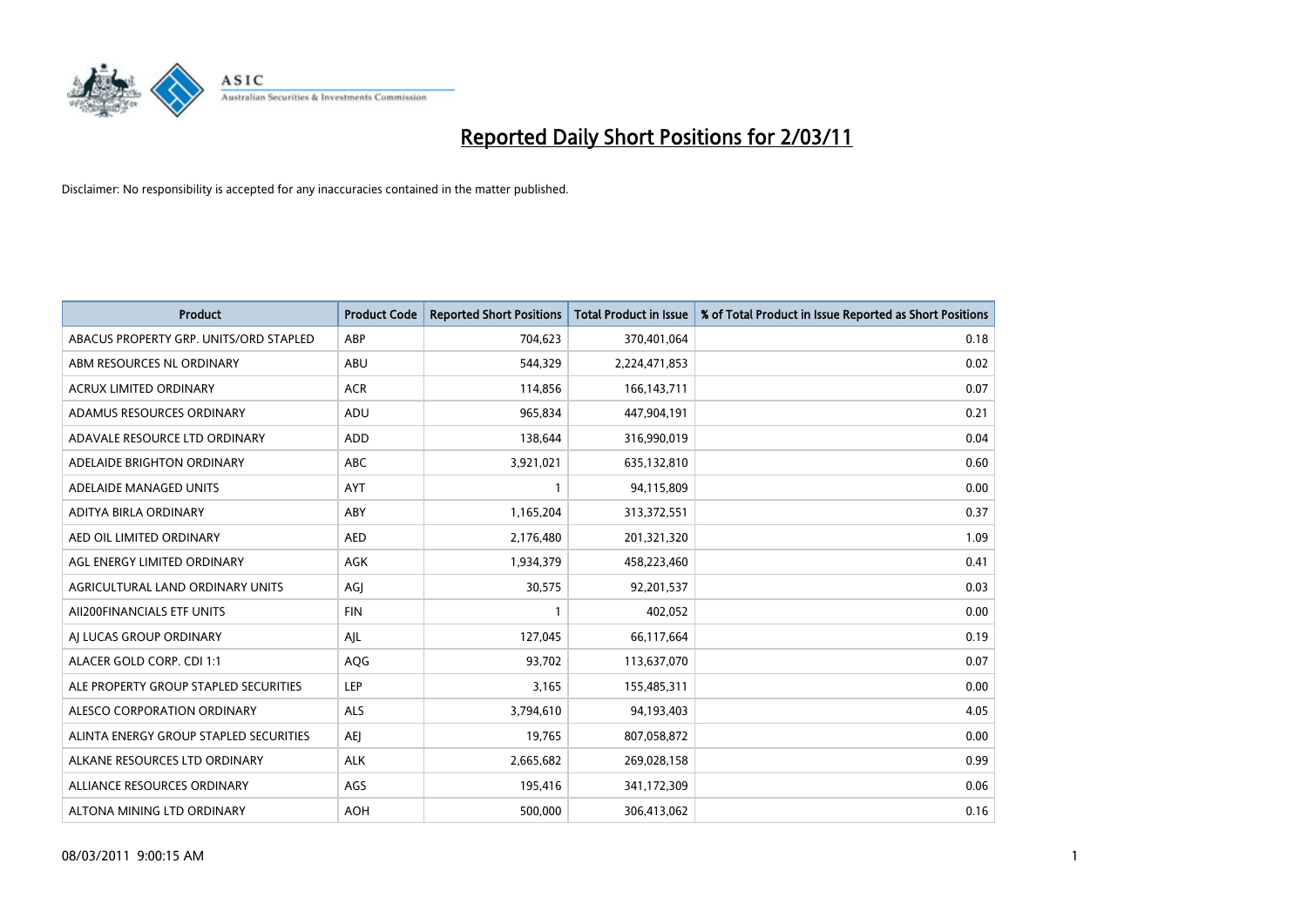

| <b>Product</b>                          | <b>Product Code</b> | <b>Reported Short Positions</b> | Total Product in Issue | % of Total Product in Issue Reported as Short Positions |
|-----------------------------------------|---------------------|---------------------------------|------------------------|---------------------------------------------------------|
| ALUMINA LIMITED ORDINARY                | <b>AWC</b>          | 22,339,884                      | 2,440,196,187          | 0.89                                                    |
| AMADEUS ENERGY ORDINARY                 | AMU                 | 454,000                         | 300,288,855            | 0.15                                                    |
| AMALGAMATED HOLDINGS ORDINARY           | <b>AHD</b>          | 6                               | 157,452,483            | 0.00                                                    |
| AMCOR LIMITED ORDINARY                  | <b>AMC</b>          | 3,181,613                       | 1,225,519,046          | 0.24                                                    |
| AMP CAPITAL CHINA ORDINARY UNITS        | <b>AGF</b>          | 65,310                          | 337,034,455            | 0.02                                                    |
| AMP LIMITED ORDINARY                    | AMP                 | 49,580,563                      | 2,094,424,200          | 2.33                                                    |
| AMPELLA MINING ORDINARY                 | <b>AMX</b>          | 260,418                         | 202,975,108            | 0.13                                                    |
| ANSELL LIMITED ORDINARY                 | <b>ANN</b>          | 4,664,544                       | 133,007,903            | 3.51                                                    |
| ANTARES ENERGY LTD ORDINARY             | <b>AZZ</b>          | 2,490,588                       | 283,000,000            | 0.88                                                    |
| ANZ BANKING GRP LTD ORDINARY            | ANZ                 | 4,818,250                       | 2,596,103,390          | 0.19                                                    |
| APA GROUP STAPLED SECURITIES            | <b>APA</b>          | 5,806,450                       | 551,689,118            | 1.05                                                    |
| APEX MINERALS NL ORDINARY               | <b>AXM</b>          | 885,146                         | 3,917,821,105          | 0.02                                                    |
| APN EUROPEAN RETAIL UNITS STAPLED SEC.  | <b>AEZ</b>          | 11,832                          | 544,910,660            | 0.00                                                    |
| APN NEWS & MEDIA ORDINARY               | <b>APN</b>          | 9,971,135                       | 606,084,019            | 1.67                                                    |
| AQUARIUS PLATINUM. ORDINARY             | <b>AOP</b>          | 2,674,595                       | 463,266,640            | 0.57                                                    |
| AQUILA RESOURCES ORDINARY               | <b>AQA</b>          | 3,425,136                       | 374,323,124            | 0.90                                                    |
| ARAFURA RESOURCE LTD ORDINARY           | <b>ARU</b>          | 3,396,407                       | 367,930,342            | 0.93                                                    |
| ARB CORPORATION ORDINARY                | <b>ARP</b>          | 1,661                           | 72,481,302             | 0.00                                                    |
| ARDENT LEISURE GROUP STAPLED SECURITIES | AAD                 | 1,558,880                       | 318,147,978            | 0.48                                                    |
| ARISTOCRAT LEISURE ORDINARY             | <b>ALL</b>          | 22,882,483                      | 533,983,910            | 4.29                                                    |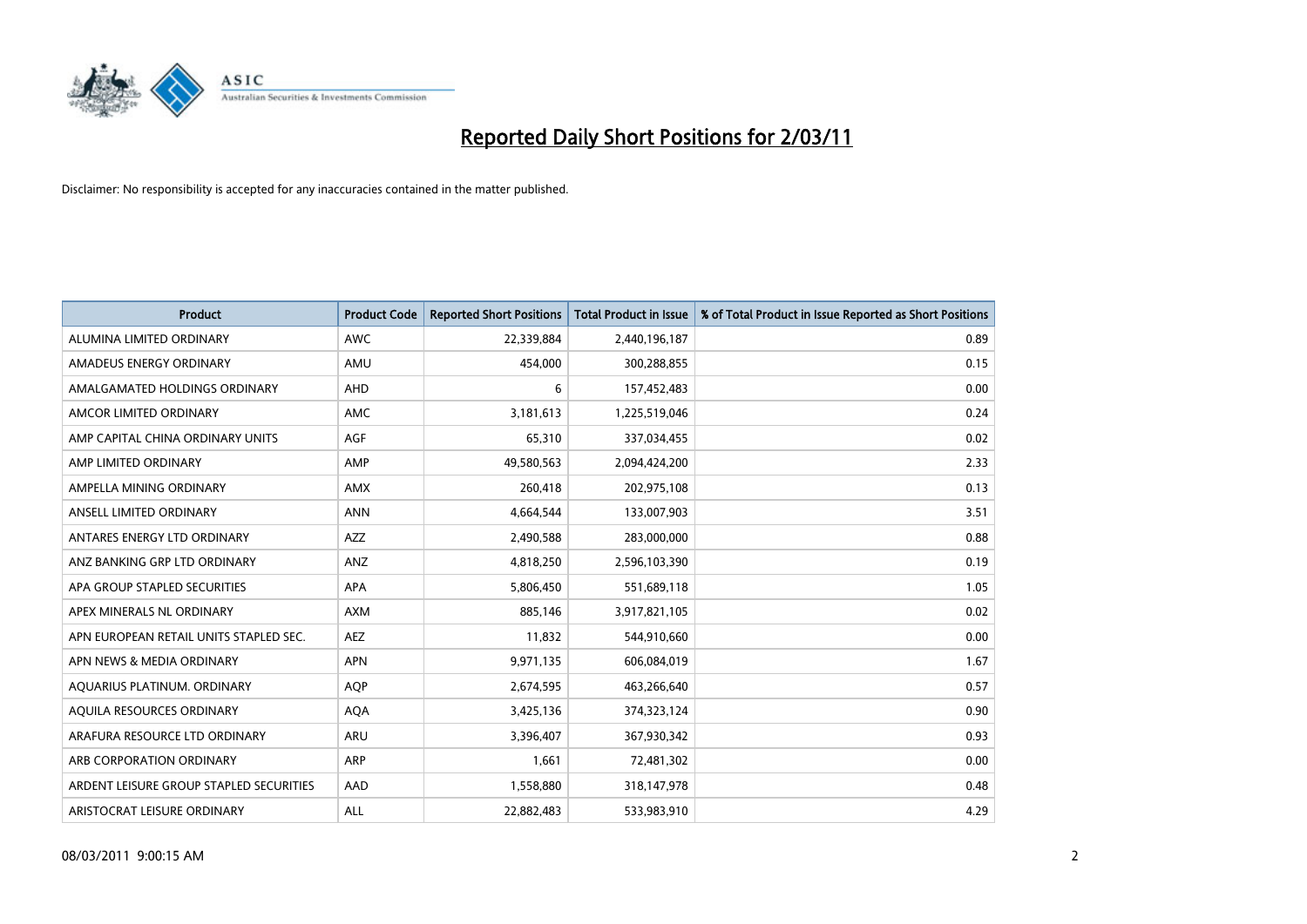

| <b>Product</b>                          | <b>Product Code</b> | <b>Reported Short Positions</b> | <b>Total Product in Issue</b> | % of Total Product in Issue Reported as Short Positions |
|-----------------------------------------|---------------------|---------------------------------|-------------------------------|---------------------------------------------------------|
| <b>ASCIANO LIMITED ORDINARY</b>         | <b>AIO</b>          | 28,739,955                      | 2,926,103,883                 | 1.00                                                    |
| ASG GROUP LIMITED ORDINARY              | ASZ                 | 19,414                          | 168,247,718                   | 0.01                                                    |
| ASPEN GROUP ORD/UNITS STAPLED           | <b>APZ</b>          | 1,061,896                       | 592,674,670                   | 0.16                                                    |
| ASPIRE MINING LTD ORDINARY              | <b>AKM</b>          | 36,991                          | 534,723,044                   | 0.01                                                    |
| <b>ASTON RES LTD ORDINARY</b>           | <b>AZT</b>          | 6,661                           | 204,527,604                   | 0.00                                                    |
| ASTRO JAP PROP GROUP STAPLED SECURITIES | AJA                 | 18,993                          | 50,821,741                    | 0.04                                                    |
| ASX LIMITED ORDINARY                    | <b>ASX</b>          | 759,777                         | 175,136,729                   | 0.43                                                    |
| ATLANTIC LIMITED ORDINARY               | ATI                 | 556,917                         | 110,893,957                   | 0.50                                                    |
| ATLAS IRON LIMITED ORDINARY             | <b>AGO</b>          | 11,400,971                      | 782,225,368                   | 1.44                                                    |
| <b>AURORA OIL &amp; GAS ORDINARY</b>    | <b>AUT</b>          | 753,196                         | 403,437,342                   | 0.18                                                    |
| AUSDRILL LIMITED ORDINARY               | <b>ASL</b>          | 324,388                         | 262,933,906                   | 0.12                                                    |
| <b>AUSENCO LIMITED ORDINARY</b>         | AAX                 | 3,386,918                       | 122,511,701                   | 2.75                                                    |
| AUSTAL LIMITED ORDINARY                 | ASB                 | 152,140                         | 188,069,638                   | 0.07                                                    |
| <b>AUSTAR UNITED ORDINARY</b>           | <b>AUN</b>          | 4,358,789                       | 1,271,357,418                 | 0.34                                                    |
| <b>AUSTBROKERS HOLDINGS ORDINARY</b>    | <b>AUB</b>          | $\overline{2}$                  | 54,339,433                    | 0.00                                                    |
| AUSTIN ENGINEERING ORDINARY             | <b>ANG</b>          | 21,578                          | 71,614,403                    | 0.03                                                    |
| <b>AUSTRALAND ASSETS ASSETS</b>         | AAZPB               | 1,168                           | 2,750,000                     | 0.04                                                    |
| AUSTRALAND PROPERTY STAPLED SECURITY    | <b>ALZ</b>          | 529,867                         | 576,837,197                   | 0.08                                                    |
| AUSTRALIAN AGRICULT, ORDINARY           | AAC                 | 4,309,667                       | 264,264,459                   | 1.60                                                    |
| <b>AUSTRALIAN EDUCATION UNITS</b>       | <b>AEU</b>          | 625.000                         | 134,973,383                   | 0.46                                                    |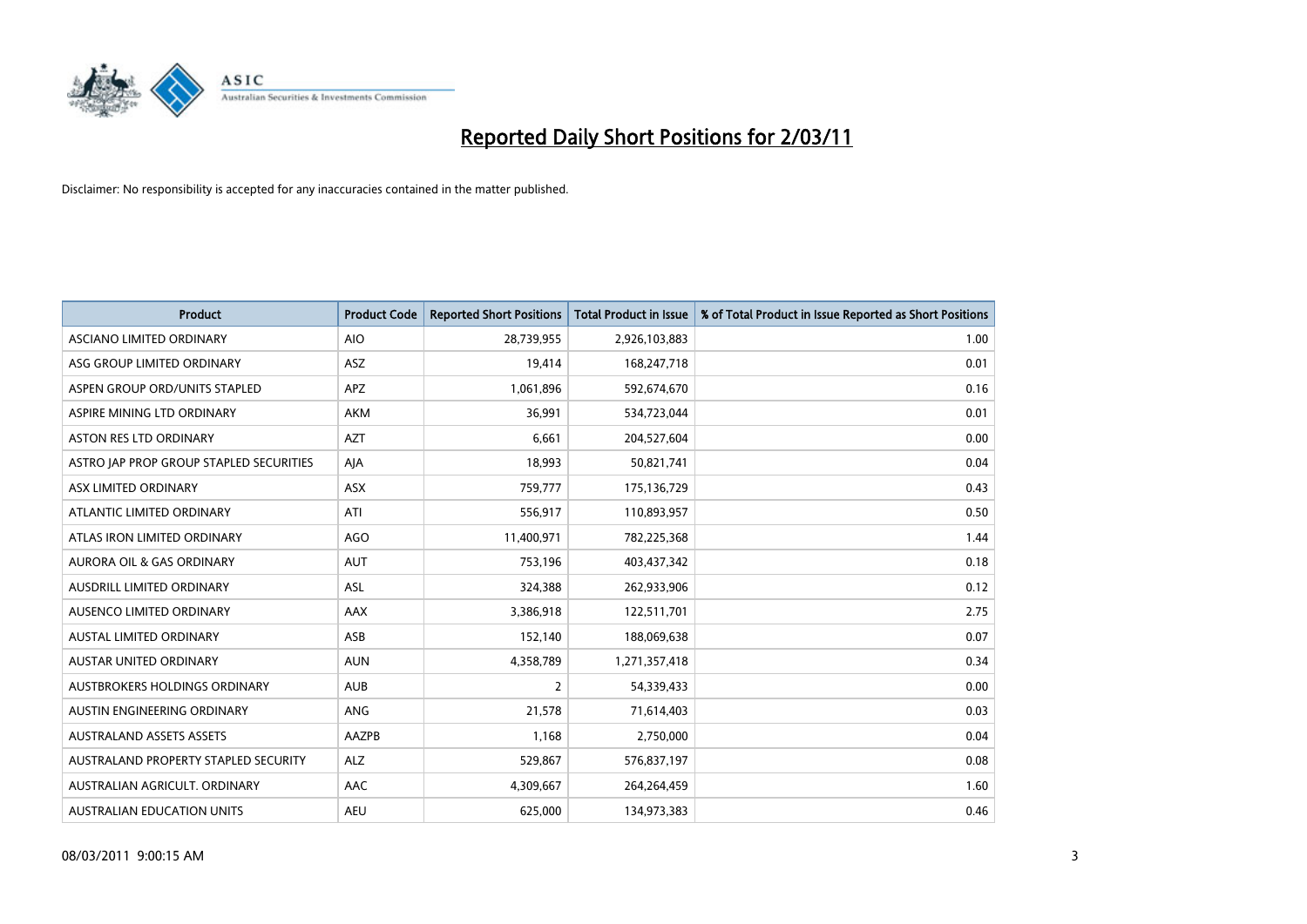

| <b>Product</b>                       | <b>Product Code</b> | <b>Reported Short Positions</b> | <b>Total Product in Issue</b> | % of Total Product in Issue Reported as Short Positions |
|--------------------------------------|---------------------|---------------------------------|-------------------------------|---------------------------------------------------------|
| AUSTRALIAN FOUNDAT, ORDINARY         | AFI                 | 100                             | 1,016,903,220                 | 0.00                                                    |
| AUSTRALIAN INFRASTR. UNITS/ORDINARY  | <b>AIX</b>          | 334,814                         | 620,733,944                   | 0.06                                                    |
| AUSTRALIAN MINES LTD ORDINARY        | <b>AUZ</b>          | 1,400,000                       | 396,909,440                   | 0.35                                                    |
| AUSTRALIAN PHARM. ORDINARY           | API                 | 1,131,403                       | 488,115,883                   | 0.22                                                    |
| <b>AUTOMOTIVE HOLDINGS ORDINARY</b>  | AHE                 | 198,090                         | 226,387,577                   | 0.08                                                    |
| AVEXA LIMITED ORDINARY               | <b>AVX</b>          | 243,657                         | 847,688,779                   | 0.03                                                    |
| AWE LIMITED ORDINARY                 | <b>AWE</b>          | 2,659,956                       | 521,871,941                   | 0.50                                                    |
| AXA ASIA PACIFIC ORDINARY            | <b>AXA</b>          | 3,261,038                       | 2,067,095,545                 | 0.15                                                    |
| AZUMAH RESOURCES ORDINARY            | <b>AZM</b>          | 34,920                          | 272,696,055                   | 0.01                                                    |
| <b>BANDANNA ENERGY ORDINARY</b>      | <b>BND</b>          | 66,905                          | 426,265,482                   | 0.02                                                    |
| BANK OF QUEENSLAND. ORDINARY         | <b>BOO</b>          | 1,643,474                       | 222,072,957                   | 0.75                                                    |
| <b>BANNERMAN RESOURCES ORDINARY</b>  | <b>BMN</b>          | 68.694                          | 234,435,934                   | 0.03                                                    |
| BATHURST RESOURCES ORDINARY          | <b>BTU</b>          | 3,780,404                       | 613,291,330                   | 0.62                                                    |
| <b>BAUXITE RESOURCE LTD ORDINARY</b> | <b>BAU</b>          | 478,239                         | 235,379,896                   | 0.20                                                    |
| <b>BC IRON LIMITED ORDINARY</b>      | <b>BCI</b>          | 26,495                          | 94,111,000                    | 0.03                                                    |
| BEACH ENERGY LIMITED ORDINARY        | <b>BPT</b>          | 3,829,345                       | 1,099,021,290                 | 0.37                                                    |
| BEADELL RESOURCE LTD ORDINARY        | <b>BDR</b>          | 68,465                          | 622,097,828                   | 0.01                                                    |
| BENDIGO AND ADELAIDE ORDINARY        | <b>BEN</b>          | 6,931,841                       | 357,625,053                   | 1.92                                                    |
| BERKELEY RESOURCES ORDINARY          | <b>BKY</b>          | 488.764                         | 158,938,148                   | 0.30                                                    |
| BETASHARES ASX FIN ETF UNITS         | <b>OFN</b>          | 28,500                          | 4,509,251                     | 0.63                                                    |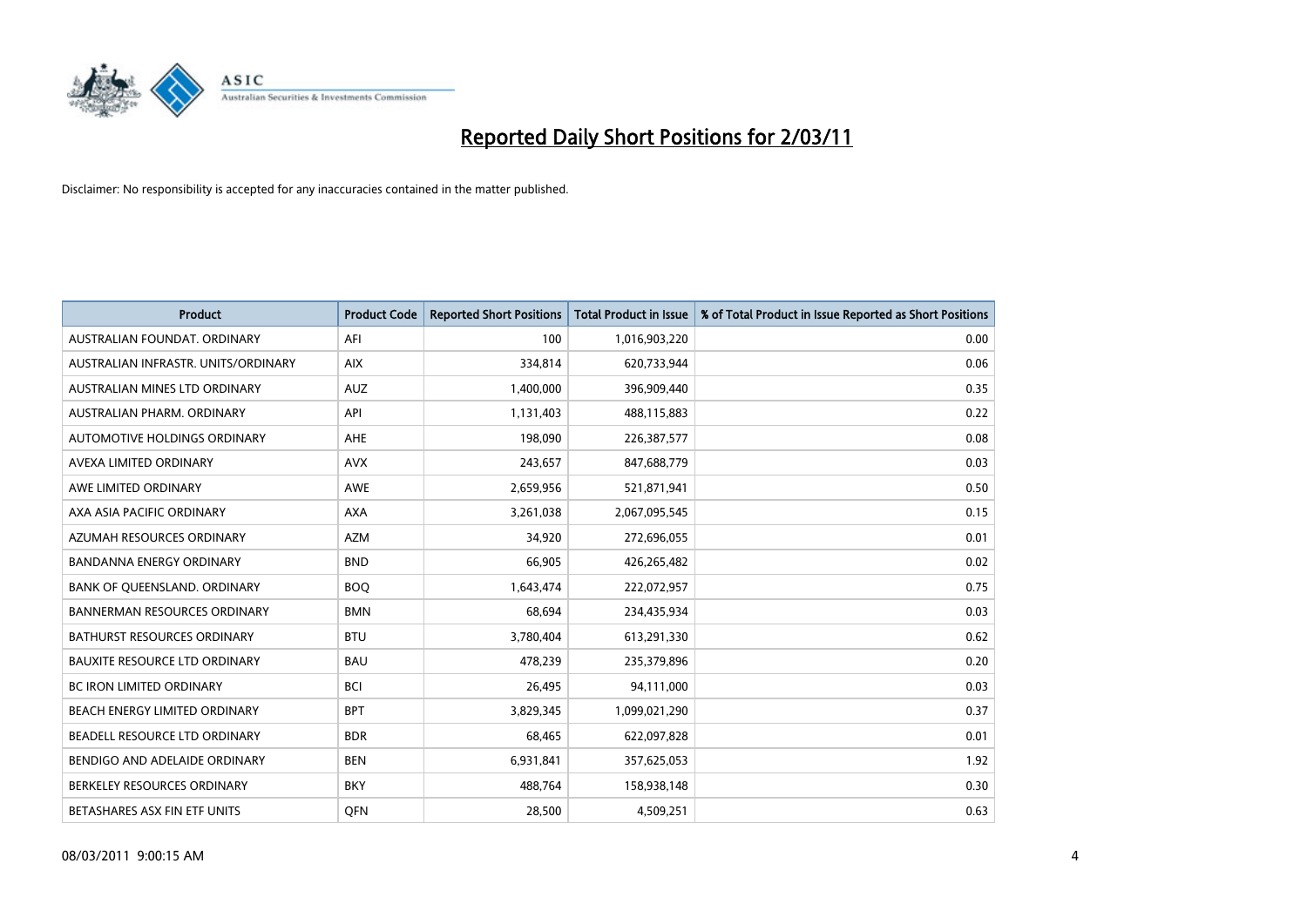

| <b>Product</b>                       | <b>Product Code</b> | <b>Reported Short Positions</b> | <b>Total Product in Issue</b> | % of Total Product in Issue Reported as Short Positions |
|--------------------------------------|---------------------|---------------------------------|-------------------------------|---------------------------------------------------------|
| BETASHARES ASX RES ETF UNITS         | <b>ORE</b>          | 145,000                         | 4,519,432                     | 3.21                                                    |
| BHP BILLITON LIMITED ORDINARY        | <b>BHP</b>          | 16,423,756                      | 3,356,081,497                 | 0.47                                                    |
| <b>BILLABONG ORDINARY</b>            | <b>BBG</b>          | 10,155,538                      | 253,613,826                   | 4.01                                                    |
| <b>BIOTA HOLDINGS ORDINARY</b>       | <b>BTA</b>          | 2,511,319                       | 180,805,565                   | 1.39                                                    |
| <b>BISALLOY STEEL ORDINARY</b>       | <b>BIS</b>          | 84,480                          | 216,455,965                   | 0.04                                                    |
| BKI INVESTMENT LTD ORDINARY          | <b>BKI</b>          | 508                             | 420,919,092                   | 0.00                                                    |
| <b>BLACKMORES LIMITED ORDINARY</b>   | <b>BKL</b>          | 381                             | 16,744,292                    | 0.00                                                    |
| <b>BLACKTHORN RESOURCES ORDINARY</b> | <b>BTR</b>          | 35,848                          | 106,885,300                   | 0.03                                                    |
| BLUESCOPE STEEL LTD ORDINARY         | <b>BSL</b>          | 28,355,311                      | 1,842,207,385                 | 1.52                                                    |
| <b>BOART LONGYEAR ORDINARY</b>       | <b>BLY</b>          | 3,643,027                       | 461,163,412                   | 0.80                                                    |
| <b>BOOM LOGISTICS ORDINARY</b>       | <b>BOL</b>          | 337,999                         | 461,500,712                   | 0.07                                                    |
| BORAL LIMITED, ORDINARY              | <b>BLD</b>          | 30,283,406                      | 724,462,726                   | 4.16                                                    |
| BOTSWANA METALS LTD ORDINARY         | <b>BML</b>          | 7,000                           | 143,717,013                   | 0.00                                                    |
| <b>BOW ENERGY LIMITED ORDINARY</b>   | <b>BOW</b>          | 1,558,199                       | 348,972,041                   | 0.44                                                    |
| <b>BRADKEN LIMITED ORDINARY</b>      | <b>BKN</b>          | 1,518,630                       | 139,639,929                   | 1.10                                                    |
| <b>BRAMBLES LIMITED ORDINARY</b>     | <b>BXB</b>          | 10,180,997                      | 1,450,673,115                 | 0.68                                                    |
| BREVILLE GROUP LTD ORDINARY          | <b>BRG</b>          | 2,740                           | 129,615,322                   | 0.00                                                    |
| <b>BRICKWORKS LIMITED ORDINARY</b>   | <b>BKW</b>          | 18,037                          | 147,567,333                   | 0.01                                                    |
| <b>BROCKMAN RESOURCES ORDINARY</b>   | <b>BRM</b>          | 99,161                          | 144,803,151                   | 0.07                                                    |
| BT INVESTMENT MNGMNT ORDINARY        | <b>BTT</b>          | 554,785                         | 160,000,000                   | 0.35                                                    |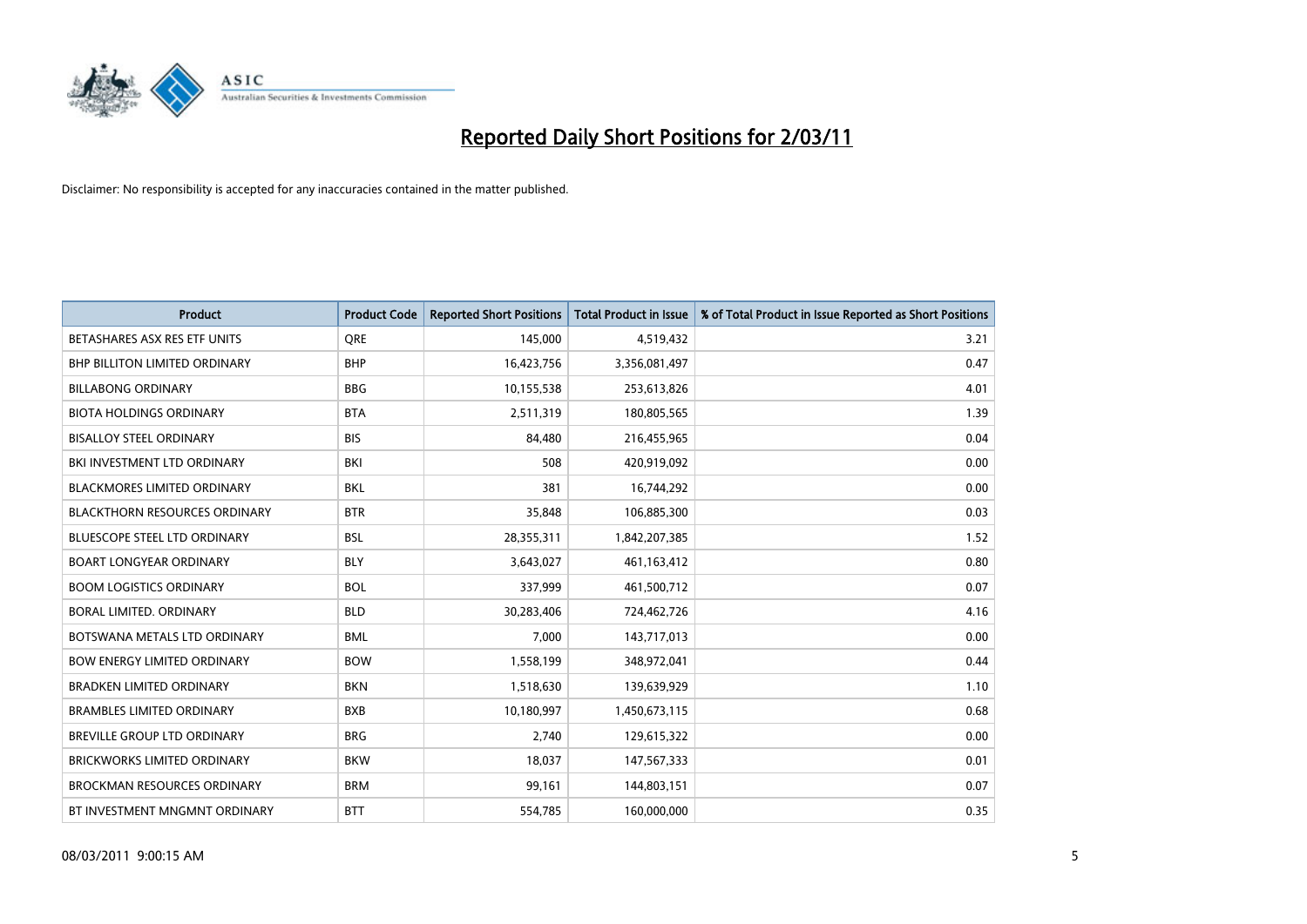

| <b>Product</b>                           | <b>Product Code</b> | <b>Reported Short Positions</b> | Total Product in Issue | % of Total Product in Issue Reported as Short Positions |
|------------------------------------------|---------------------|---------------------------------|------------------------|---------------------------------------------------------|
| <b>BUNNINGS WAREHOUSE ORDINARY UNITS</b> | <b>BWP</b>          | 1,015,155                       | 431,774,334            | 0.23                                                    |
| BUREY GOLD LIMITED ORDINARY              | <b>BYR</b>          | 302,571                         | 249,487,179            | 0.12                                                    |
| <b>BURU ENERGY ORDINARY</b>              | <b>BRU</b>          | 155,589                         | 182,780,549            | 0.09                                                    |
| CABCHARGE AUSTRALIA ORDINARY             | CAB                 | 450,732                         | 120,437,014            | 0.37                                                    |
| CALTEX AUSTRALIA ORDINARY                | <b>CTX</b>          | 5,413,787                       | 270,000,000            | 2.01                                                    |
| <b>CAMPBELL BROTHERS ORDINARY</b>        | <b>CPB</b>          | 106.407                         | 67,503,411             | 0.15                                                    |
| CAPE LAMBERT RES LTD ORDINARY            | <b>CFE</b>          | 1,324,264                       | 571,849,603            | 0.23                                                    |
| CAPRAL LIMITED ORDINARY                  | CAA                 | 26,261                          | 387,898,255            | 0.01                                                    |
| CARABELLA RES LTD ORDINARY               | <b>CLR</b>          | 19,400                          | 38,626,388             | 0.05                                                    |
| <b>CARBON ENERGY ORDINARY</b>            | <b>CNX</b>          | 1,552,111                       | 670,872,650            | 0.23                                                    |
| <b>CARDNO LIMITED ORDINARY</b>           | CDD                 | 814                             | 106,250,491            | 0.00                                                    |
| CARNARVON PETROLEUM ORDINARY             | <b>CVN</b>          | 3,513,122                       | 687,820,634            | 0.52                                                    |
| <b>CARNEGIE WAVE ENERGY ORDINARY</b>     | <b>CWE</b>          | 83.000                          | 859,087,627            | 0.01                                                    |
| <b>CARPATHIAN RESOURCES ORDINARY</b>     | <b>CPN</b>          | 75,000                          | 265,533,501            | 0.03                                                    |
| CARPENTARIA EXP. LTD ORDINARY            | CAP                 | 9,777                           | 94,341,301             | 0.01                                                    |
| CARRICK GOLD LIMITED ORDINARY            | <b>CRK</b>          | 16,299                          | 139,500,000            | 0.01                                                    |
| CARSALES.COM LTD ORDINARY                | <b>CRZ</b>          | 4,080,465                       | 234,073,300            | 1.73                                                    |
| CASH CONVERTERS ORD/DIV ACCESS           | CCV                 | 336,913                         | 379,761,025            | 0.08                                                    |
| <b>CASPIAN OIL &amp; GAS ORDINARY</b>    | CIG                 | 50,000                          | 1,331,500,513          | 0.00                                                    |
| CATALPA RESOURCES ORDINARY               | CAH                 | 1,033,447                       | 177,954,355            | 0.58                                                    |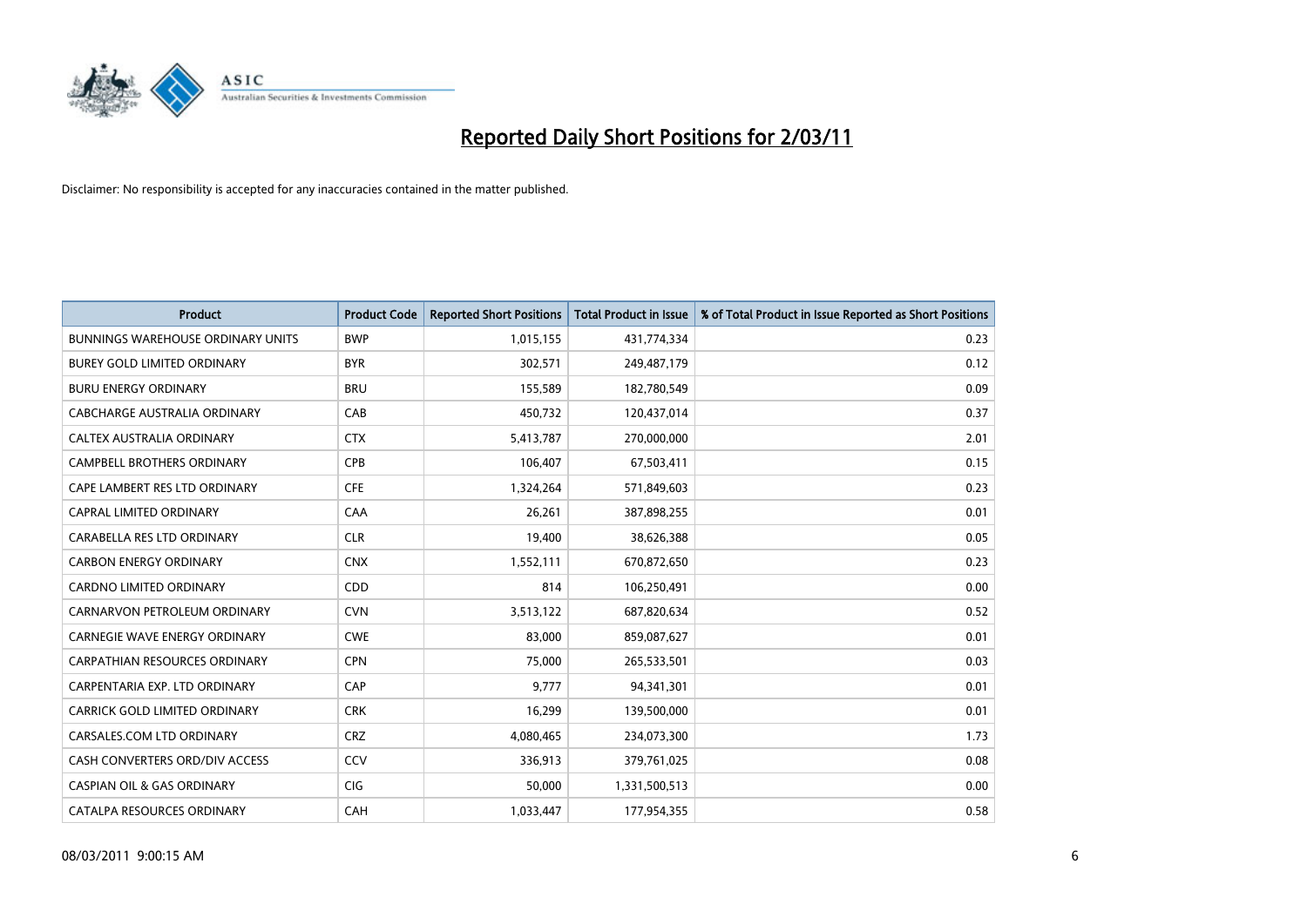

| <b>Product</b>                                | <b>Product Code</b> | <b>Reported Short Positions</b> | <b>Total Product in Issue</b> | % of Total Product in Issue Reported as Short Positions |
|-----------------------------------------------|---------------------|---------------------------------|-------------------------------|---------------------------------------------------------|
| <b>CAZALY RESOURCES ORDINARY</b>              | CAZ                 | 1,150                           | 111,811,655                   | 0.00                                                    |
| CEC GROUP LIMITED ORDINARY                    | <b>CEG</b>          | 1,750                           | 79,662,662                    | 0.00                                                    |
| <b>CELLNET GROUP ORDINARY</b>                 | <b>CLT</b>          | 1,342                           | 61,607,477                    | 0.00                                                    |
| CENTRAL PETROLEUM ORDINARY                    | <b>CTP</b>          | 163,513                         | 982,298,842                   | 0.02                                                    |
| CENTREBET INTERNAT, ORDINARY                  | CIL                 | 9,871                           | 87,764,414                    | 0.01                                                    |
| <b>CENTRO PROPERTIES UNITS/ORD STAPLED</b>    | <b>CNP</b>          | 555,123                         | 972,414,514                   | 0.05                                                    |
| <b>CENTRO RETAIL GROUP STAPLED SECURITIES</b> | <b>CER</b>          | 2,150,866                       | 2,286,399,424                 | 0.10                                                    |
| CERAMIC FUEL CELLS ORDINARY                   | <b>CFU</b>          | 1,976,294                       | 1,201,353,566                 | 0.15                                                    |
| CFS RETAIL PROPERTY UNITS                     | <b>CFX</b>          | 34,426,774                      | 2,839,591,911                 | 1.21                                                    |
| CGA MINING LIMITED ORDINARY                   | <b>CGX</b>          | 1,249                           | 333,265,726                   | 0.00                                                    |
| CHALLENGER DIV.PRO. STAPLED UNITS             | <b>CDI</b>          | 50,752                          | 913,426,007                   | 0.00                                                    |
| <b>CHALLENGER INFRAST, STAPLED UNITS</b>      | CIF                 | 325,547                         | 316,223,785                   | 0.10                                                    |
| <b>CHALLENGER LIMITED ORDINARY</b>            | CGF                 | 6,474,158                       | 500,435,740                   | 1.28                                                    |
| <b>CHANDLER MACLEOD LTD ORDINARY</b>          | <b>CMG</b>          | 143,942                         | 463,971,344                   | 0.03                                                    |
| CHARTER HALL GROUP STAPLED US PROHIBIT.       | <b>CHC</b>          | 519,204                         | 306,341,814                   | 0.16                                                    |
| <b>CHARTER HALL OFFICE UNIT</b>               | COO                 | 1,588,477                       | 493,319,730                   | 0.32                                                    |
| <b>CHARTER HALL RETAIL UNITS</b>              | <b>CQR</b>          | 316,637                         | 305,810,723                   | 0.10                                                    |
| CHEMGENEX PHARMACEUT ORDINARY                 | <b>CXS</b>          | 89,061                          | 283,348,870                   | 0.03                                                    |
| CITIGOLD CORP LTD ORDINARY                    | <b>CTO</b>          | 715,073                         | 1,040,278,301                 | 0.07                                                    |
| CLINUVEL PHARMACEUT. ORDINARY                 | <b>CUV</b>          | 19,228                          | 30,379,956                    | 0.06                                                    |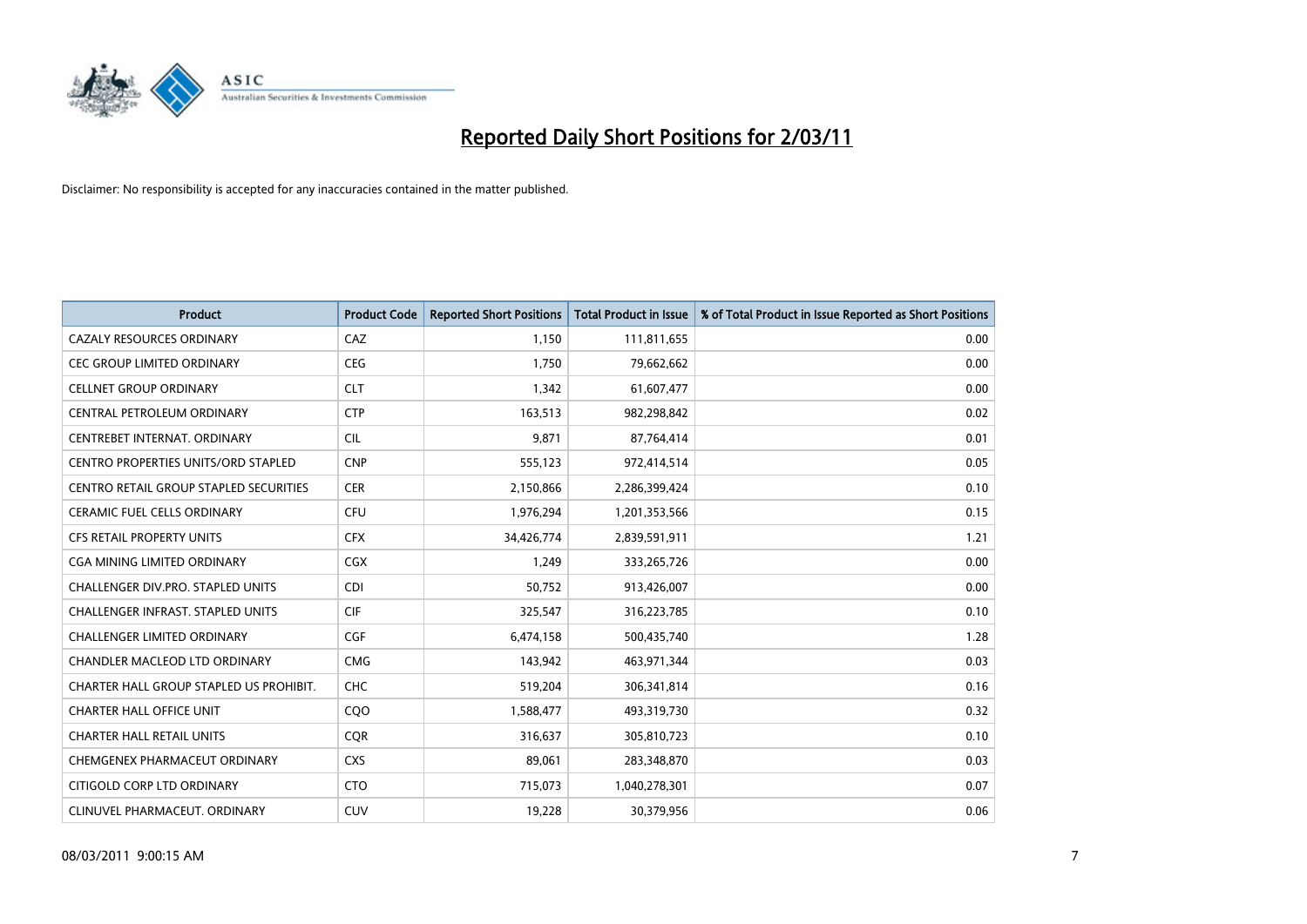

| <b>Product</b>                          | <b>Product Code</b> | <b>Reported Short Positions</b> | <b>Total Product in Issue</b> | % of Total Product in Issue Reported as Short Positions |
|-----------------------------------------|---------------------|---------------------------------|-------------------------------|---------------------------------------------------------|
| <b>CLOUGH LIMITED ORDINARY</b>          | <b>CLO</b>          | 679,612                         | 770,916,269                   | 0.08                                                    |
| <b>COAL &amp; ALLIED ORDINARY</b>       | <b>CNA</b>          | 1,291                           | 86,584,735                    | 0.00                                                    |
| COAL OF AFRICA LTD ORDINARY             | <b>CZA</b>          | 1,393,187                       | 530,514,663                   | 0.25                                                    |
| COALSPUR MINES LTD ORDINARY             | <b>CPL</b>          | 1,508,254                       | 488,049,453                   | 0.31                                                    |
| COCA-COLA AMATIL ORDINARY               | <b>CCL</b>          | 5,462,980                       | 756,004,067                   | 0.71                                                    |
| <b>COCHLEAR LIMITED ORDINARY</b>        | COH                 | 990,763                         | 56,715,136                    | 1.73                                                    |
| <b>COCKATOO COAL ORDINARY</b>           | <b>COK</b>          | 2,674,046                       | 1,016,096,908                 | 0.26                                                    |
| <b>COFFEY INTERNATIONAL ORDINARY</b>    | COF                 | 493,838                         | 132,577,523                   | 0.37                                                    |
| COMMONWEALTH BANK, ORDINARY             | <b>CBA</b>          | 14,468,889                      | 1,548,932,074                 | 0.89                                                    |
| <b>COMMONWEALTH PROP ORDINARY UNITS</b> | <b>CPA</b>          | 18,827,715                      | 2,449,599,711                 | 0.78                                                    |
| <b>COMPASS RESOURCES ORDINARY</b>       | <b>CMR</b>          | 101,480                         | 147,402,920                   | 0.07                                                    |
| <b>COMPUTERSHARE LTD ORDINARY</b>       | <b>CPU</b>          | 2,015,862                       | 555,664,059                   | 0.36                                                    |
| <b>CONNECTEAST GROUP STAPLED</b>        | <b>CEU</b>          | 40,166,051                      | 3,940,145,951                 | 1.03                                                    |
| CONQUEST MINING ORDINARY                | COT                 | 677,629                         | 583,241,478                   | 0.12                                                    |
| CONSOLIDATED MEDIA, ORDINARY            | <b>CMJ</b>          | 1,864,640                       | 561,834,996                   | 0.32                                                    |
| CONTANGO MICROCAP ORDINARY              | <b>CTN</b>          | 7,500                           | 145,708,783                   | 0.01                                                    |
| CONTINENTAL COAL LTD ORDINARY           | <b>CCC</b>          | 1,122,545                       | 1,980,616,757                 | 0.06                                                    |
| COOPER ENERGY LTD ORDINARY              | <b>COE</b>          | 1,417,847                       | 292,576,001                   | 0.49                                                    |
| <b>COPPER STRIKE LTD ORDINARY</b>       | <b>CSE</b>          | 714                             | 129,455,571                   | 0.00                                                    |
| <b>CORDLIFE LIMITED ORDINARY</b>        | CBB                 |                                 | 145,360,920                   | 0.00                                                    |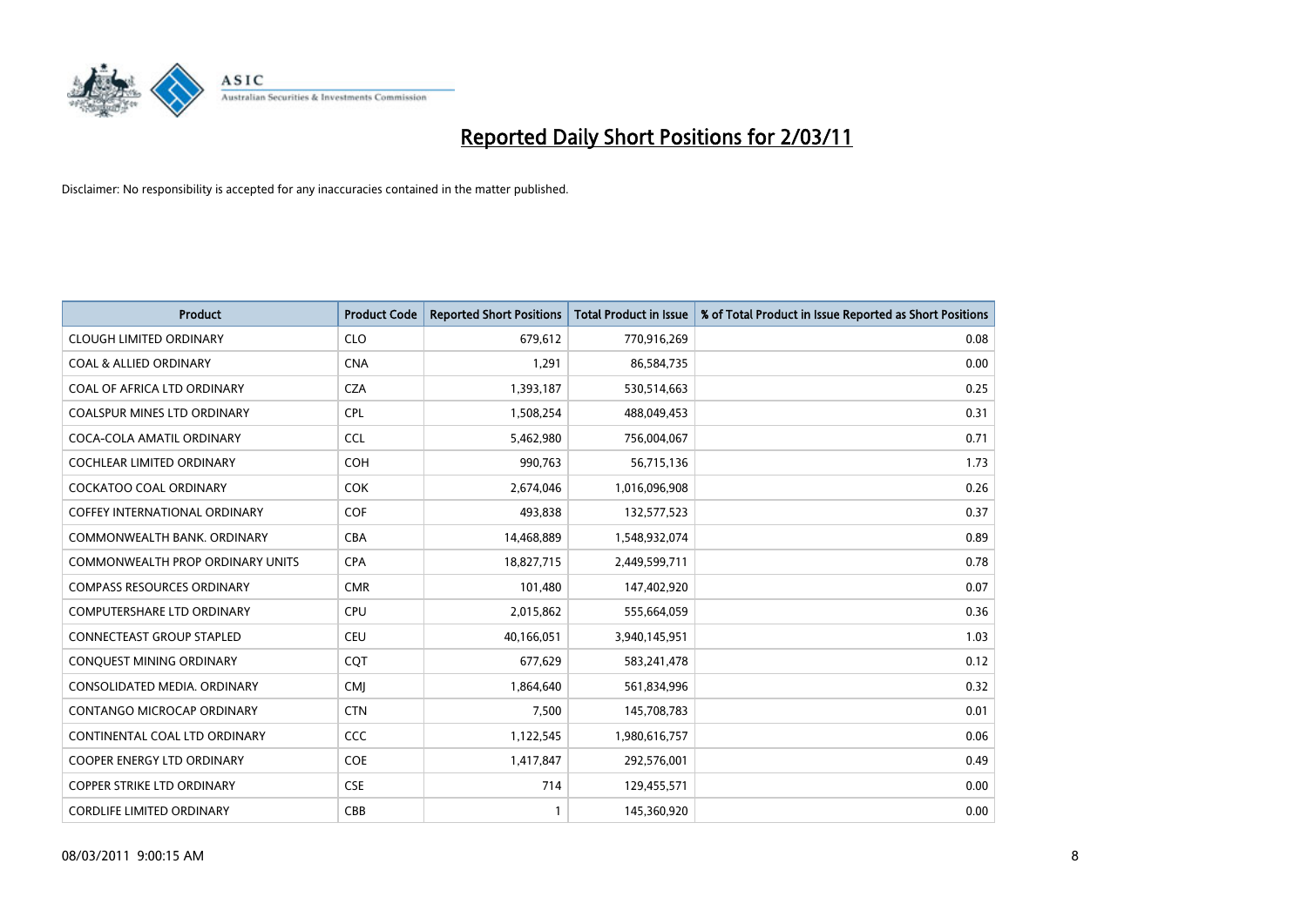

| <b>Product</b>                          | <b>Product Code</b> | <b>Reported Short Positions</b> | Total Product in Issue | % of Total Product in Issue Reported as Short Positions |
|-----------------------------------------|---------------------|---------------------------------|------------------------|---------------------------------------------------------|
| <b>COUNT FINANCIAL ORDINARY</b>         | COU                 | 691,875                         | 262,212,976            | 0.27                                                    |
| <b>CRANE GROUP LIMITED ORDINARY</b>     | <b>CRG</b>          | 1,488,323                       | 79,110,667             | 1.88                                                    |
| <b>CREDIT CORP GROUP ORDINARY</b>       | CCP                 | 3,753                           | 45,210,752             | 0.01                                                    |
| <b>CRESCENT GOLD ORDINARY</b>           | <b>CRE</b>          | 151,478                         | 1,077,909,687          | 0.01                                                    |
| <b>CROMWELL PROP STAPLED SECURITIES</b> | <b>CMW</b>          | 7.085                           | 912,786,005            | 0.00                                                    |
| <b>CROWN LIMITED ORDINARY</b>           | <b>CWN</b>          | 2,365,410                       | 754,131,800            | 0.28                                                    |
| CSG LIMITED ORDINARY                    | CSV                 | 912.288                         | 244,933,695            | 0.38                                                    |
| <b>CSL LIMITED ORDINARY</b>             | <b>CSL</b>          | 7,976,404                       | 544,690,565            | 1.43                                                    |
| CSR LIMITED DEFERRED SETTLEMENT         | <b>CSRDA</b>        | 3,396,919                       | 505,969,838            | 0.68                                                    |
| <b>CUDECO LIMITED ORDINARY</b>          | CDU                 | 796.879                         | 145,512,643            | 0.55                                                    |
| <b>CUE ENERGY RESOURCE ORDINARY</b>     | <b>CUE</b>          | 21,225                          | 694,819,718            | 0.00                                                    |
| <b>CUSTOMERS LIMITED ORDINARY</b>       | CUS                 | 158,254                         | 134,869,357            | 0.12                                                    |
| DART ENERGY LTD ORDINARY                | <b>DTE</b>          | 102,516                         | 584,878,625            | 0.02                                                    |
| DAVID JONES LIMITED ORDINARY            | <b>DJS</b>          | 16,293,277                      | 514,034,694            | 3.17                                                    |
| DECMIL GROUP LIMITED ORDINARY           | <b>DCG</b>          | 17,397                          | 124,204,568            | 0.01                                                    |
| DEEP YELLOW LIMITED ORDINARY            | <b>DYL</b>          | 62,088                          | 1,127,534,458          | 0.00                                                    |
| DEVINE LIMITED ORDINARY                 | <b>DVN</b>          | 1,000                           | 634,918,223            | 0.00                                                    |
| DEXUS PROPERTY GROUP STAPLED UNITS      | <b>DXS</b>          | 11,272,068                      | 4,839,024,176          | 0.23                                                    |
| DISCOVERY METALS LTD ORDINARY           | <b>DML</b>          | 232,451                         | 437,114,481            | 0.06                                                    |
| DOMINO PIZZA ENTERPR ORDINARY           | <b>DMP</b>          | 3                               | 68.407.674             | 0.00                                                    |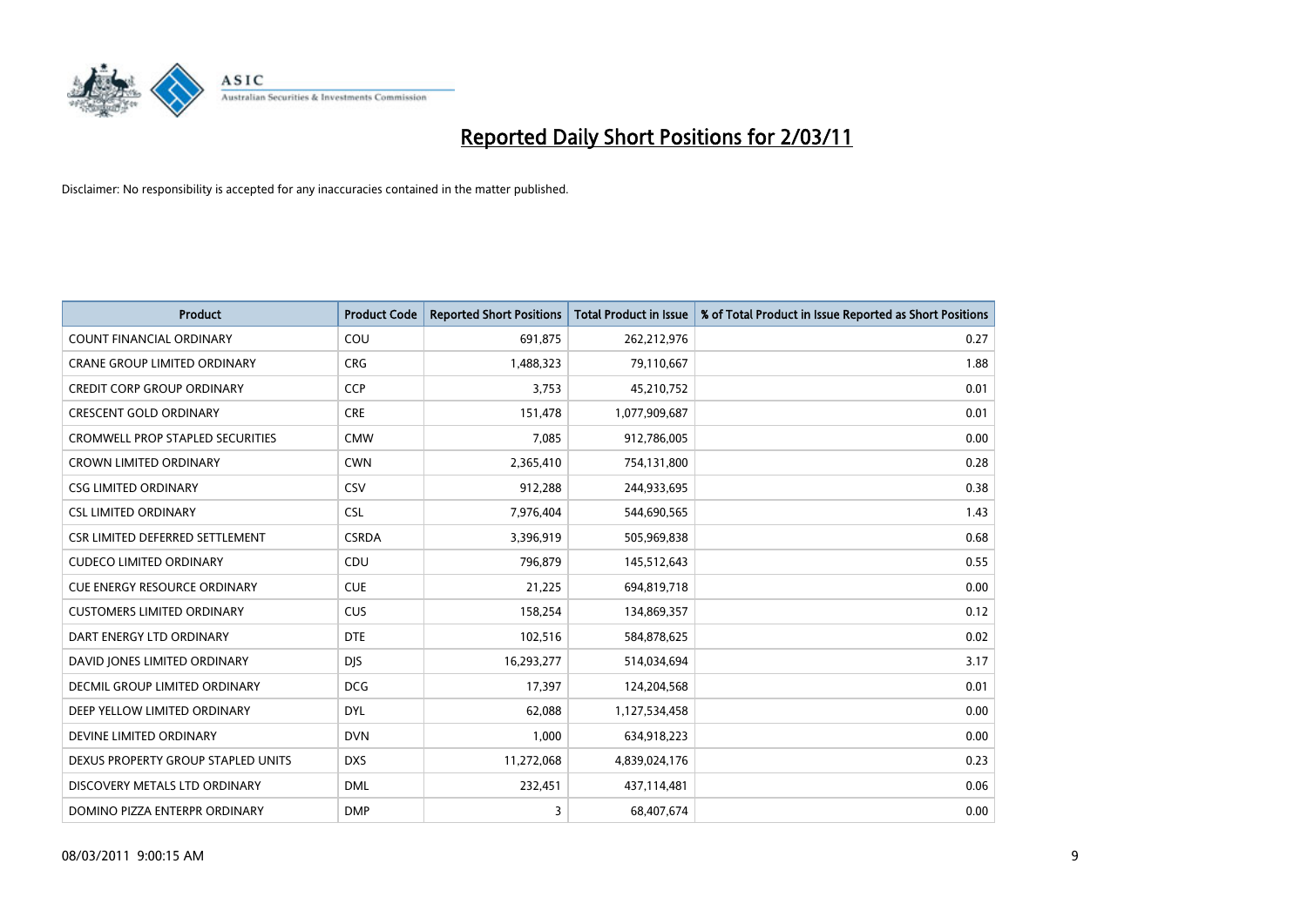

| <b>Product</b>                       | <b>Product Code</b> | <b>Reported Short Positions</b> | Total Product in Issue | % of Total Product in Issue Reported as Short Positions |
|--------------------------------------|---------------------|---------------------------------|------------------------|---------------------------------------------------------|
| DOWNER EDI LIMITED ORDINARY          | <b>DOW</b>          | 8,268,937                       | 343,178,483            | 2.42                                                    |
| DUET GROUP STAPLED US PROHIBIT.      | <b>DUE</b>          | 778.068                         | 909,692,991            | 0.08                                                    |
| DULUXGROUP LIMITED ORDINARY          | <b>DLX</b>          | 2,699,796                       | 367,456,259            | 0.75                                                    |
| DWS ADVANCED ORDINARY                | <b>DWS</b>          | 1,500                           | 132,362,763            | 0.00                                                    |
| <b>DYESOL LIMITED ORDINARY</b>       | <b>DYE</b>          | 8,129                           | 143,546,197            | 0.01                                                    |
| E & A LIMITED ORDINARY               | EAL                 | 12,000                          | 96,599,197             | 0.01                                                    |
| <b>EASTERN STAR GAS ORDINARY</b>     | ESG                 | 2,887,180                       | 991,567,041            | 0.29                                                    |
| EDT RETAIL TRUST UNITS               | <b>EDT</b>          | 99,457                          | 4,700,290,868          | 0.00                                                    |
| ELDERS LIMITED ORDINARY              | <b>ELD</b>          | 15,542,615                      | 448,598,480            | 3.46                                                    |
| ELDORADO GOLD CORP CDI 1:1           | EAU                 | 122,658                         | 20,062,582             | 0.61                                                    |
| ELEMENTAL MINERALS ORDINARY          | <b>ELM</b>          | 20,000                          | 152,931,387            | 0.01                                                    |
| ELEMENTOS LIMITED DEFERRED           | <b>ELTN</b>         | 2                               | 13,900,000             | 0.00                                                    |
| ELEMENTOS LIMITED ORDINARY           | <b>ELT</b>          | 8                               | 56,885,454             | 0.00                                                    |
| ELIXIR PETROLEUM LTD ORDINARY        | <b>EXR</b>          | 324,400                         | 188,988,472            | 0.17                                                    |
| <b>EMECO HOLDINGS ORDINARY</b>       | EHL                 | 699,887                         | 631,237,586            | 0.11                                                    |
| <b>ENERGY RESOURCES ORDINARY 'A'</b> | <b>ERA</b>          | 2,679,968                       | 190,737,934            | 1.40                                                    |
| <b>ENERGY WORLD CORPOR, ORDINARY</b> | <b>EWC</b>          | 16,829,841                      | 1,561,166,672          | 1.08                                                    |
| <b>ENGENCO LIMITED ORDINARY</b>      | <b>EGN</b>          | 668,476                         | 612,679,212            | 0.11                                                    |
| <b>ENTEK ENERGY LTD ORDINARY</b>     | ETE                 | 489,903                         | 287,692,535            | 0.17                                                    |
| <b>ENVESTRA LIMITED ORDINARY</b>     | <b>ENV</b>          | 2.539.816                       | 1,430,398,609          | 0.18                                                    |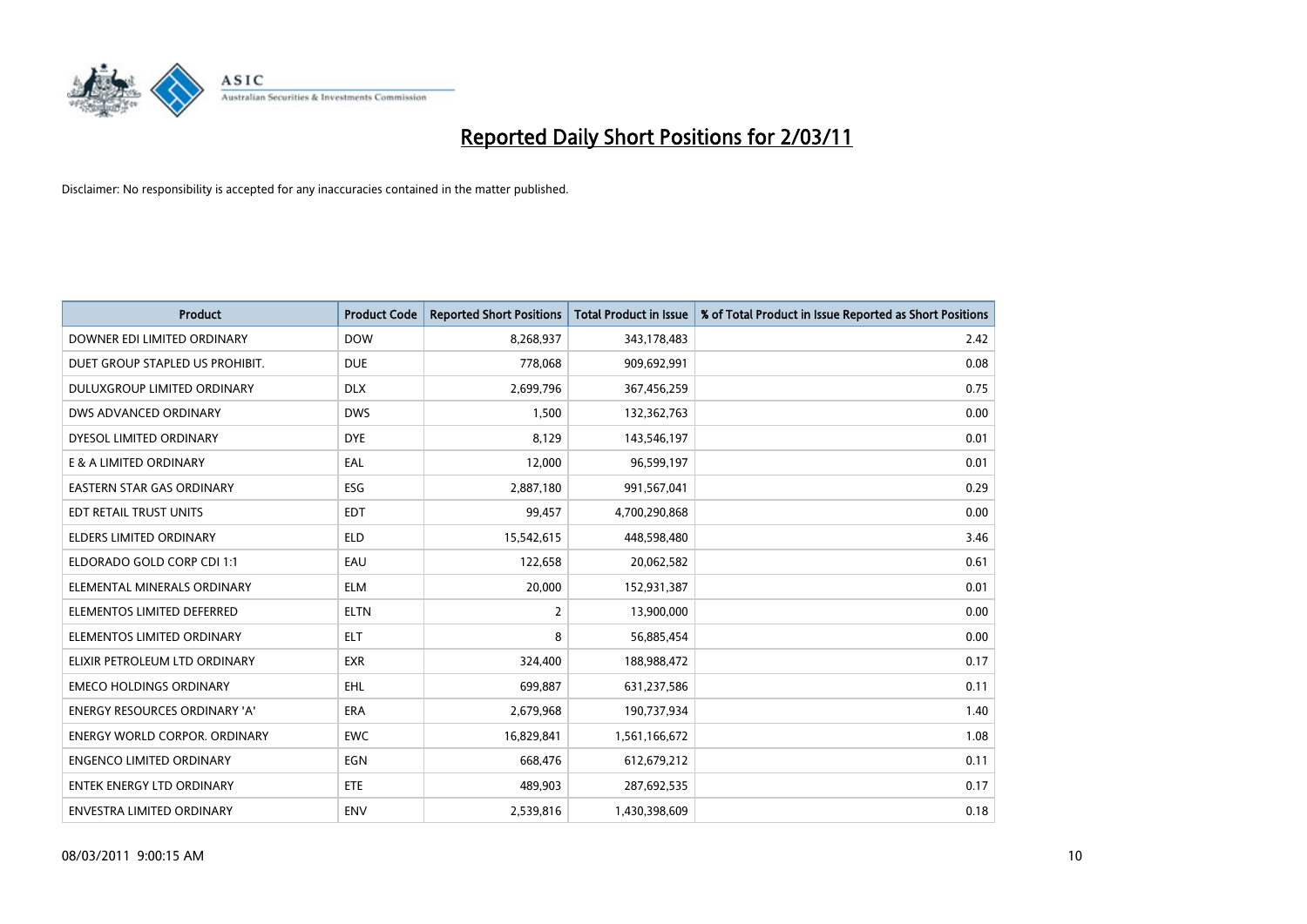

| <b>Product</b>                            | <b>Product Code</b> | <b>Reported Short Positions</b> | <b>Total Product in Issue</b> | % of Total Product in Issue Reported as Short Positions |
|-------------------------------------------|---------------------|---------------------------------|-------------------------------|---------------------------------------------------------|
| EQUATORIAL RES LTD ORDINARY               | EQX                 | 3,577                           | 89,367,922                    | 0.00                                                    |
| EQUINOX MINERALS LTD CHESS DEPOSITARY INT | EQN                 | 1,868,099                       | 877,042,919                   | 0.22                                                    |
| <b>EVEREST FINANCIAL ORDINARY</b>         | EFG                 | 4,300                           | 251,442,316                   | 0.00                                                    |
| EXCO RESOURCES LTD ORDINARY               | EXS                 | 31,826                          | 346,494,187                   | 0.01                                                    |
| <b>EXTRACT RESOURCES ORDINARY</b>         | <b>EXT</b>          | 376,492                         | 243,552,298                   | 0.14                                                    |
| FAIRFAX MEDIA LTD ORDINARY                | <b>FXJ</b>          | 309,305,384                     | 2,351,955,725                 | 13.14                                                   |
| <b>FAR LTD ORDINARY</b>                   | <b>FAR</b>          | 350,037                         | 1,244,439,464                 | 0.03                                                    |
| FERRAUS LIMITED ORDINARY                  | <b>FRS</b>          | 540,726                         | 205,700,890                   | 0.26                                                    |
| FISHER & PAYKEL APP. ORDINARY             | <b>FPA</b>          | 8,773,970                       | 724,235,162                   | 1.21                                                    |
| FISHER & PAYKEL H. ORDINARY               | <b>FPH</b>          | 3,256,051                       | 520,409,135                   | 0.63                                                    |
| FKP PROPERTY GROUP STAPLED SECURITIES     | <b>FKP</b>          | 18,553,637                      | 1,174,033,185                 | 1.59                                                    |
| FLEETWOOD CORP ORDINARY                   | <b>FWD</b>          | 95,751                          | 57,281,484                    | 0.16                                                    |
| FLETCHER BUILDING ORDINARY                | <b>FBU</b>          | 5,941,080                       | 611,250,393                   | 0.98                                                    |
| FLEXIGROUP LIMITED ORDINARY               | <b>FXL</b>          | 58,330                          | 275,472,492                   | 0.02                                                    |
| <b>FLIGHT CENTRE ORDINARY</b>             | <b>FLT</b>          | 2,745,777                       | 99,798,029                    | 2.75                                                    |
| FLINDERS MINES LTD ORDINARY               | <b>FMS</b>          | 21,510,818                      | 1,820,384,571                 | 1.18                                                    |
| FOCUS MINERALS LTD ORDINARY               | <b>FML</b>          | 4,015,004                       | 2,865,543,210                 | 0.14                                                    |
| FORGE GROUP LIMITED ORDINARY              | <b>FGE</b>          | 23,059                          | 82,924,014                    | 0.03                                                    |
| FORTE ENERGY NL ORDINARY                  | <b>FTE</b>          | 2,958,986                       | 669,756,735                   | 0.44                                                    |
| FORTESCUE METALS GRP ORDINARY             | <b>FMG</b>          | 8,000,817                       | 3,112,711,159                 | 0.26                                                    |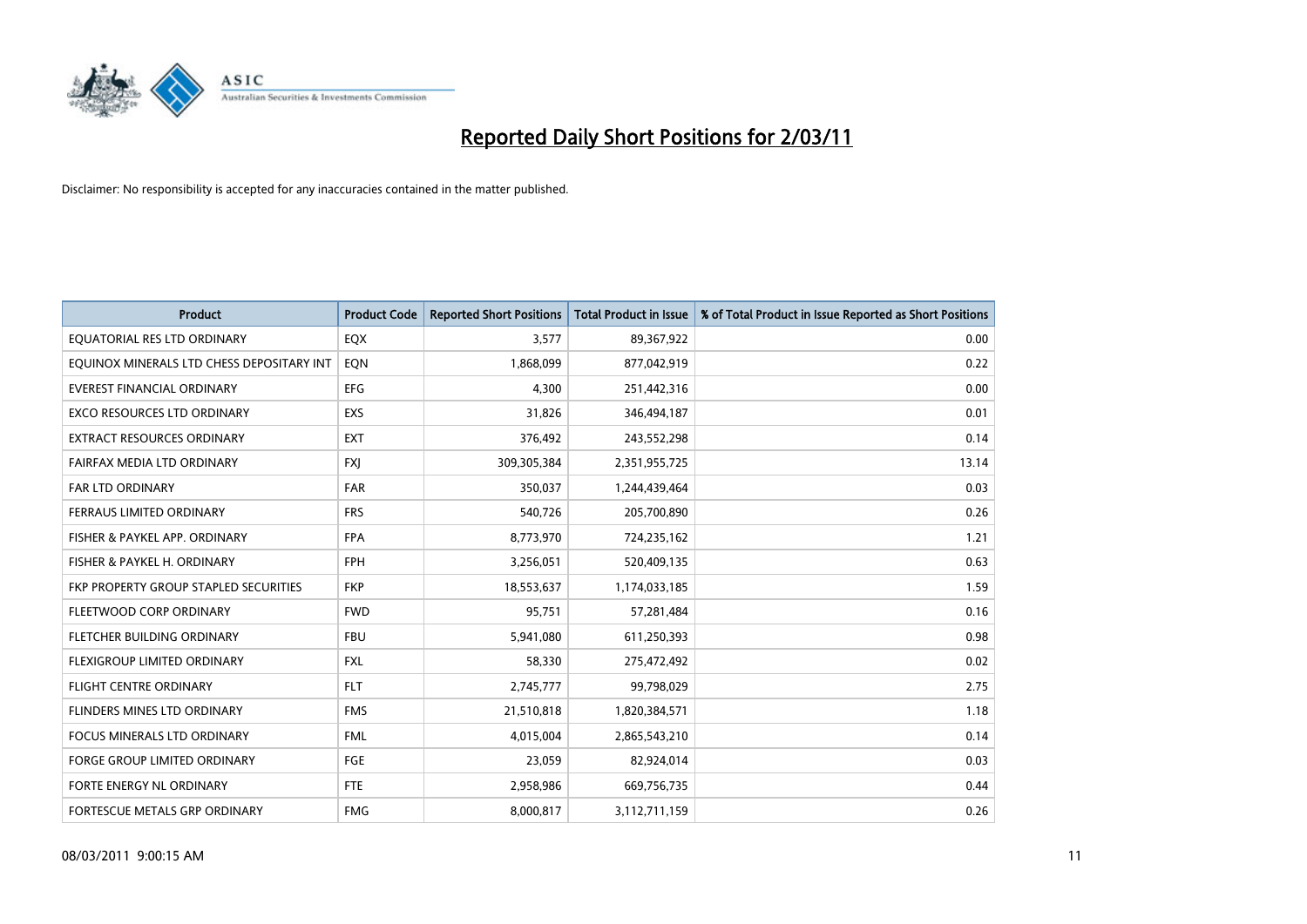

| <b>Product</b>                            | <b>Product Code</b> | <b>Reported Short Positions</b> | <b>Total Product in Issue</b> | % of Total Product in Issue Reported as Short Positions |
|-------------------------------------------|---------------------|---------------------------------|-------------------------------|---------------------------------------------------------|
| <b>FOSTER'S GROUP ORDINARY</b>            | FGL                 | 5,548,140                       | 1,935,386,127                 | 0.27                                                    |
| FTD CORPORATION ORDINARY                  | <b>FTD</b>          | 8,088                           | 33,474,593                    | 0.02                                                    |
| <b>FUNTASTIC LIMITED ORDINARY</b>         | <b>FUN</b>          | 322,528                         | 340,997,682                   | 0.09                                                    |
| <b>G.U.D. HOLDINGS ORDINARY</b>           | GUD                 | 183,229                         | 68,426,721                    | 0.27                                                    |
| <b>G8 EDUCATION LIMITED ORDINARY</b>      | <b>GEM</b>          | 1,020,714                       | 183,304,537                   | 0.55                                                    |
| <b>GALAXY RESOURCES ORDINARY</b>          | <b>GXY</b>          | 603.090                         | 214,236,091                   | 0.29                                                    |
| <b>GEODYNAMICS LIMITED ORDINARY</b>       | GDY                 | 929,826                         | 335,700,525                   | 0.27                                                    |
| <b>GINDALBIE METALS LTD ORDINARY</b>      | <b>GBG</b>          | 10,502,273                      | 935,215,590                   | 1.13                                                    |
| <b>GIRALIA RESOURCES NL ORDINARY</b>      | GIR                 | 86,535                          | 183,085,170                   | 0.05                                                    |
| <b>GLOBAL MINING ORDINARY</b>             | GMI                 | 8,951                           | 191,820,968                   | 0.00                                                    |
| <b>GLOUCESTER COAL ORDINARY</b>           | GCL                 | 251,071                         | 140,447,062                   | 0.18                                                    |
| <b>GME RESOURCES LTD ORDINARY</b>         | <b>GME</b>          | 800                             | 302,352,750                   | 0.00                                                    |
| <b>GOLDEN WEST RESOURCE ORDINARY</b>      | <b>GWR</b>          | 1,617                           | 192,082,567                   | 0.00                                                    |
| <b>GOODMAN FIELDER, ORDINARY</b>          | <b>GFF</b>          | 31,941,312                      | 1,380,386,438                 | 2.31                                                    |
| <b>GOODMAN GROUP STAPLED US PROHIBIT.</b> | <b>GMG</b>          | 6,549,192                       | 6,893,222,796                 | 0.09                                                    |
| <b>GPT GROUP STAPLED SEC.</b>             | <b>GPT</b>          | 9,528,447                       | 1,855,529,431                 | 0.49                                                    |
| <b>GRAINCORP LIMITED A CLASS ORDINARY</b> | <b>GNC</b>          | 320,716                         | 198,318,900                   | 0.16                                                    |
| <b>GRANGE RESOURCES. ORDINARY</b>         | <b>GRR</b>          | 1,050,068                       | 1,152,077,403                 | 0.09                                                    |
| <b>GREENCAP LIMITED ORDINARY</b>          | GCG                 |                                 | 262,515,385                   | 0.00                                                    |
| <b>GREENLAND MIN EN LTD ORDINARY</b>      | GGG                 | 87,723                          | 314,663,174                   | 0.02                                                    |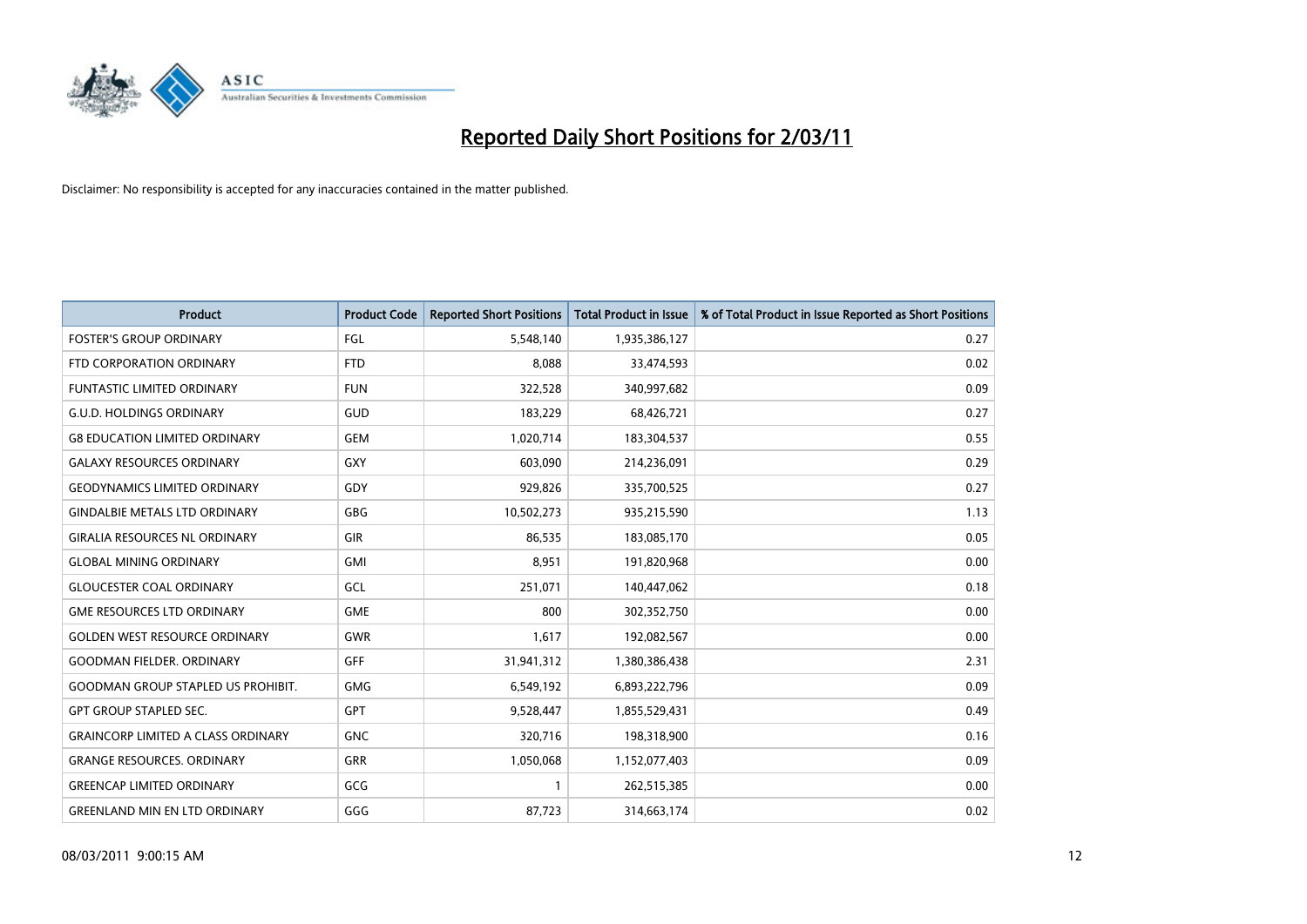

| <b>Product</b>                            | <b>Product Code</b> | <b>Reported Short Positions</b> | <b>Total Product in Issue</b> | % of Total Product in Issue Reported as Short Positions |
|-------------------------------------------|---------------------|---------------------------------|-------------------------------|---------------------------------------------------------|
| <b>GRYPHON MINERALS LTD ORDINARY</b>      | GRY                 | 260,862                         | 292,822,058                   | 0.10                                                    |
| GUINNESS PEAT GROUP. CHESS DEPOSITARY INT | GPG                 | 56                              | 292,813,582                   | 0.00                                                    |
| <b>GUIARAT NRE COAL LTD ORDINARY</b>      | <b>GNM</b>          | 519,271                         | 990,952,858                   | 0.05                                                    |
| <b>GUNNS LIMITED ORDINARY</b>             | <b>GNS</b>          | 25,929,785                      | 848,401,559                   | 3.05                                                    |
| <b>GWA GROUP LTD ORDINARY</b>             | <b>GWA</b>          | 3,990,637                       | 301,102,514                   | 1.33                                                    |
| <b>HARVEY NORMAN ORDINARY</b>             | <b>HVN</b>          | 39,160,168                      | 1,062,316,784                 | 3.66                                                    |
| HASTIE GROUP LIMITED ORDINARY             | <b>HST</b>          | 2,660,513                       | 239,781,419                   | 1.10                                                    |
| HASTINGS DIVERSIFIED STAPLED SECURITY     | <b>HDF</b>          | 444,413                         | 520,447,040                   | 0.07                                                    |
| <b>HEARTWARE INT INC CDI 35:1</b>         | <b>HIN</b>          | 272,008                         | 66,059,280                    | 0.41                                                    |
| <b>HENDERSON GROUP CDI 1:1</b>            | <b>HGG</b>          | 601,206                         | 554,072,125                   | 0.11                                                    |
| HFA HOLDINGS LIMITED DEFERRED SETTLEMENT  | <b>HFADA</b>        | 83,483                          | 117,332,543                   | 0.07                                                    |
| <b>HIGHLANDS PACIFIC ORDINARY</b>         | <b>HIG</b>          | 2,382,804                       | 686,082,148                   | 0.35                                                    |
| HILLGROVE RES LTD ORDINARY                | <b>HGO</b>          | 113,195                         | 793,698,575                   | 0.01                                                    |
| HILLS HOLDINGS LTD ORDINARY               | HIL                 | 1,813,877                       | 248,676,841                   | 0.72                                                    |
| HORIZON OIL LIMITED ORDINARY              | <b>HZN</b>          | 2,494,940                       | 1,130,311,515                 | 0.22                                                    |
| HUNNU COAL LIMITED ORDINARY               | <b>HUN</b>          | 1,000,000                       | 182,565,002                   | 0.55                                                    |
| ICON ENERGY LIMITED ORDINARY              | <b>ICN</b>          | 178,968                         | 469,301,394                   | 0.03                                                    |
| <b>IINET LIMITED ORDINARY</b>             | <b>IIN</b>          | 1,094,513                       | 152,160,119                   | 0.71                                                    |
| <b>ILUKA RESOURCES ORDINARY</b>           | ILU                 | 4,633,226                       | 418,700,517                   | 1.10                                                    |
| <b>IMDEX LIMITED ORDINARY</b>             | <b>IMD</b>          | 12,062                          | 197,942,297                   | 0.01                                                    |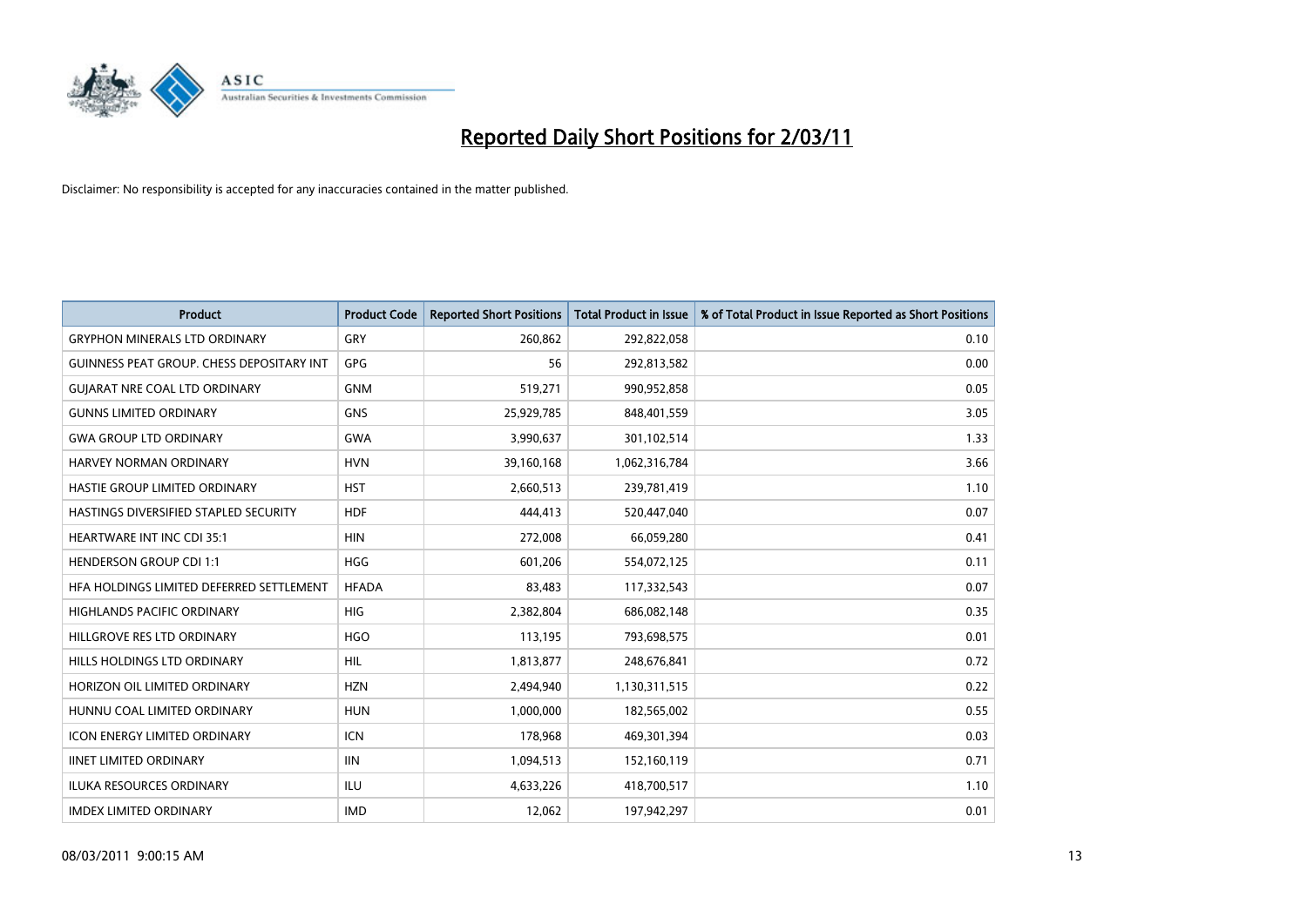

| <b>Product</b>                           | <b>Product Code</b> | <b>Reported Short Positions</b> | <b>Total Product in Issue</b> | % of Total Product in Issue Reported as Short Positions |
|------------------------------------------|---------------------|---------------------------------|-------------------------------|---------------------------------------------------------|
| IMF (AUSTRALIA) LTD ORDINARY             | <b>IMF</b>          | 398,661                         | 122,496,819                   | 0.32                                                    |
| IMX RESOURCES LTD ORDINARY               | <b>IXR</b>          | 20,000                          | 262,612,803                   | 0.01                                                    |
| <b>INCITEC PIVOT ORDINARY</b>            | IPL                 | 1,842,350                       | 1,628,730,107                 | 0.10                                                    |
| INDAGO RESOURCES LTD ORDINARY            | <b>IDG</b>          | 8,179                           | 6,937,987                     | 0.12                                                    |
| <b>INDEPENDENCE GROUP ORDINARY</b>       | <b>IGO</b>          | 1,971,628                       | 138,777,305                   | 1.42                                                    |
| <b>INDO MINES LIMITED ORDINARY</b>       | <b>IDO</b>          | 12,031                          | 211,100,795                   | 0.01                                                    |
| INDOCHINE MINING LTD ORDINARY            | <b>IDC</b>          | 20.000                          | 270,640,745                   | 0.01                                                    |
| <b>INDOPHIL RESOURCES ORDINARY</b>       | <b>IRN</b>          | 321,402                         | 471,445,763                   | 0.07                                                    |
| INDUSTREA LIMITED ORDINARY               | IDL                 | 1,264,542                       | 363,878,295                   | 0.35                                                    |
| <b>INFIGEN ENERGY STAPLED SECURITIES</b> | <b>IFN</b>          | 5,712,242                       | 761,222,569                   | 0.73                                                    |
| ING INDUSTRIAL FUND UNITS                | IIF.                | 1,284,845                       | 2,592,249,647                 | 0.05                                                    |
| ING OFFICE FUND STAPLED SECURITIES       | <b>IOF</b>          | 15,046,373                      | 2,729,071,212                 | 0.55                                                    |
| ING RE COM GROUP STAPLED SECURITIES      | <b>ILF</b>          | 9,075                           | 441,029,194                   | 0.00                                                    |
| <b>INSURANCE AUSTRALIA ORDINARY</b>      | IAG                 | 10,753,174                      | 2,079,034,021                 | 0.50                                                    |
| INTEGRA MINING LTD, ORDINARY             | <b>IGR</b>          | 4,515,439                       | 841,525,727                   | 0.53                                                    |
| INTER COAL HOLD LTD ORDINARY             | ICL                 | 556,055                         | 316, 342, 835                 | 0.17                                                    |
| <b>INTREPID MINES ORDINARY</b>           | <b>IAU</b>          | 1,152,527                       | 520,317,703                   | 0.22                                                    |
| <b>INVOCARE LIMITED ORDINARY</b>         | <b>IVC</b>          | 253,845                         | 102,421,288                   | 0.25                                                    |
| <b>IOOF HOLDINGS LTD ORDINARY</b>        | IFL.                | 997,347                         | 229,794,395                   | 0.42                                                    |
| <b>IRESS MARKET TECH. ORDINARY</b>       | <b>IRE</b>          | 1,722,934                       | 126,018,142                   | 1.36                                                    |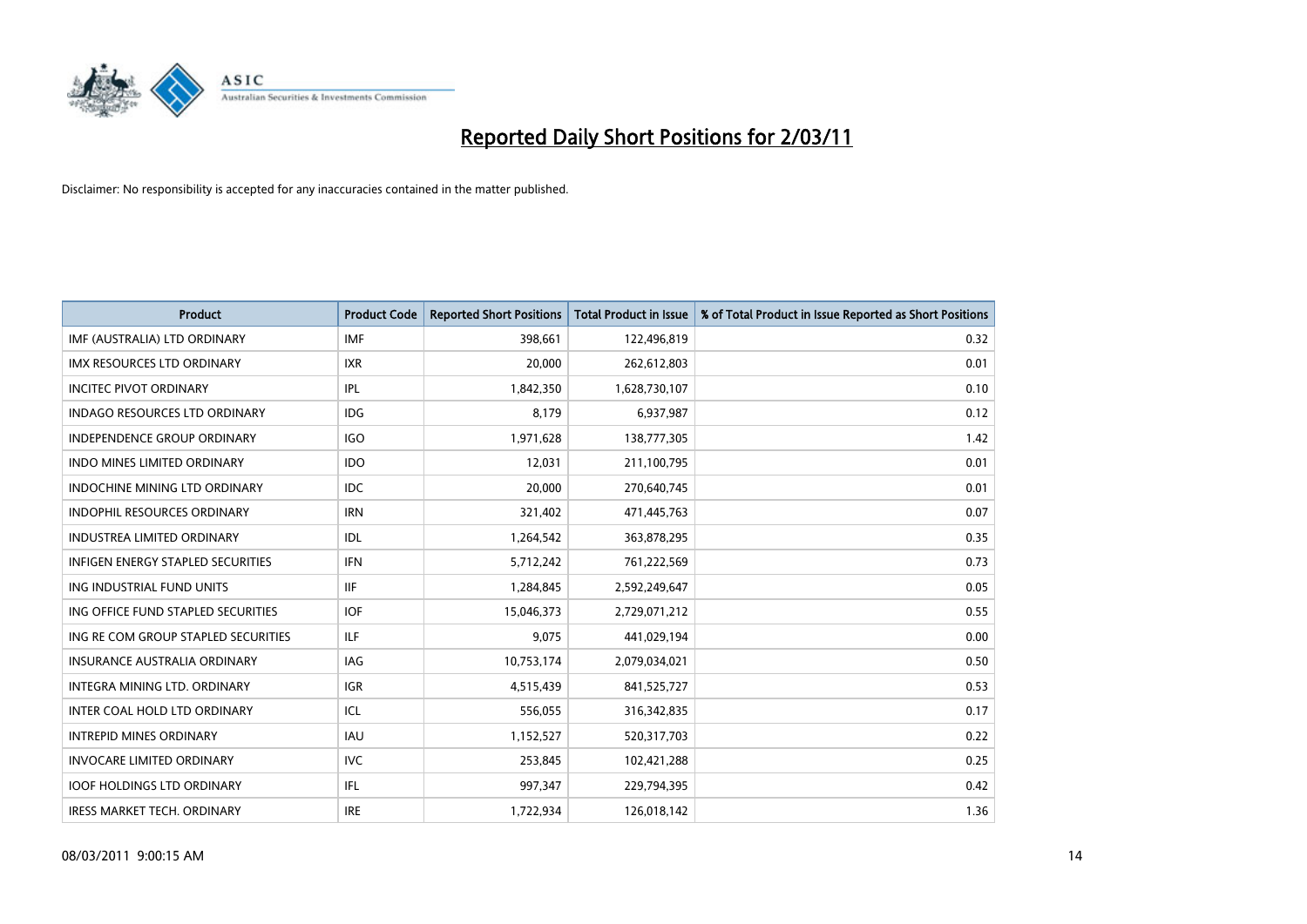

| <b>Product</b>                                  | <b>Product Code</b> | <b>Reported Short Positions</b> | <b>Total Product in Issue</b> | % of Total Product in Issue Reported as Short Positions |
|-------------------------------------------------|---------------------|---------------------------------|-------------------------------|---------------------------------------------------------|
| <b>IRON ORE HOLDINGS ORDINARY</b>               | <b>IOH</b>          | 14,525                          | 137,730,310                   | 0.01                                                    |
| ISHARES MSCI AUS 200 ISHARES MSCI AUS 200       | IOZ                 | 92,800                          | 1,950,000                     | 4.76                                                    |
| ISHARES MSCI EM MKTS CDI 1:1                    | <b>IEM</b>          | 5,367                           | 425,700,000                   | 0.00                                                    |
| ISHARES MSCI S KOREA CDI 1:1                    | <b>IKO</b>          | 5,928                           | 51,900,000                    | 0.01                                                    |
| ISHARES S&P 500 CDI 1:1                         | <b>IVV</b>          | 33,011                          | 116,350,000                   | 0.03                                                    |
| ISHARES S&P HIGH DIV ISHARES S&P HIGH DIV       | <b>IHD</b>          | 4.040                           | 1,700,000                     | 0.24                                                    |
| ISHARES SMALL ORDS ISHARES SMALL ORDS           | <b>ISO</b>          | 50,000                          | 5,400,000                     | 0.93                                                    |
| <b>ISOFT GROUP LIMITED ORDINARY</b>             | <b>ISF</b>          | 7,256,474                       | 1,070,595,874                 | 0.68                                                    |
| IVANHOE AUSTRALIA ORDINARY                      | <b>IVA</b>          | 227,050                         | 418,410,103                   | 0.06                                                    |
| <b>JABIRU METALS LTD ORDINARY</b>               | <b>JML</b>          | 161,459                         | 553,304,180                   | 0.02                                                    |
| <b>JAMES HARDIE INDUST CHESS DEPOSITARY INT</b> | <b>IHX</b>          | 12,571,920                      | 436,386,587                   | 2.87                                                    |
| <b>JAMESON RESOURCES ORDINARY</b>               | <b>JAL</b>          | 1,600,000                       | 95,828,865                    | 1.67                                                    |
| <b>IB HI-FI LIMITED ORDINARY</b>                | <b>IBH</b>          | 9,889,499                       | 109,325,145                   | 9.06                                                    |
| <b>KAGARA LTD ORDINARY</b>                      | KZL                 | 6,137,652                       | 707,789,717                   | 0.86                                                    |
| KANGAROO RES LTD ORDINARY                       | <b>KRL</b>          | 600,000                         | 1,119,430,012                 | 0.05                                                    |
| KAROON GAS AUSTRALIA ORDINARY                   | <b>KAR</b>          | 1,068,761                       | 220,645,769                   | 0.48                                                    |
| KATHMANDU HOLD LTD ORDINARY                     | <b>KMD</b>          | 679,228                         | 200,000,000                   | 0.34                                                    |
| KENTOR GOLD LIMITED ORDINARY                    | KGL                 | 286,945                         | 1,061,592,950                 | 0.03                                                    |
| <b>KEYBRIDGE CAPITAL ORDINARY</b>               | <b>KBC</b>          | 5,999                           | 172,070,564                   | 0.00                                                    |
| KIMBERLEY METALS LTD ORDINARY                   | <b>KBL</b>          | 1,821                           | 161,976,319                   | 0.00                                                    |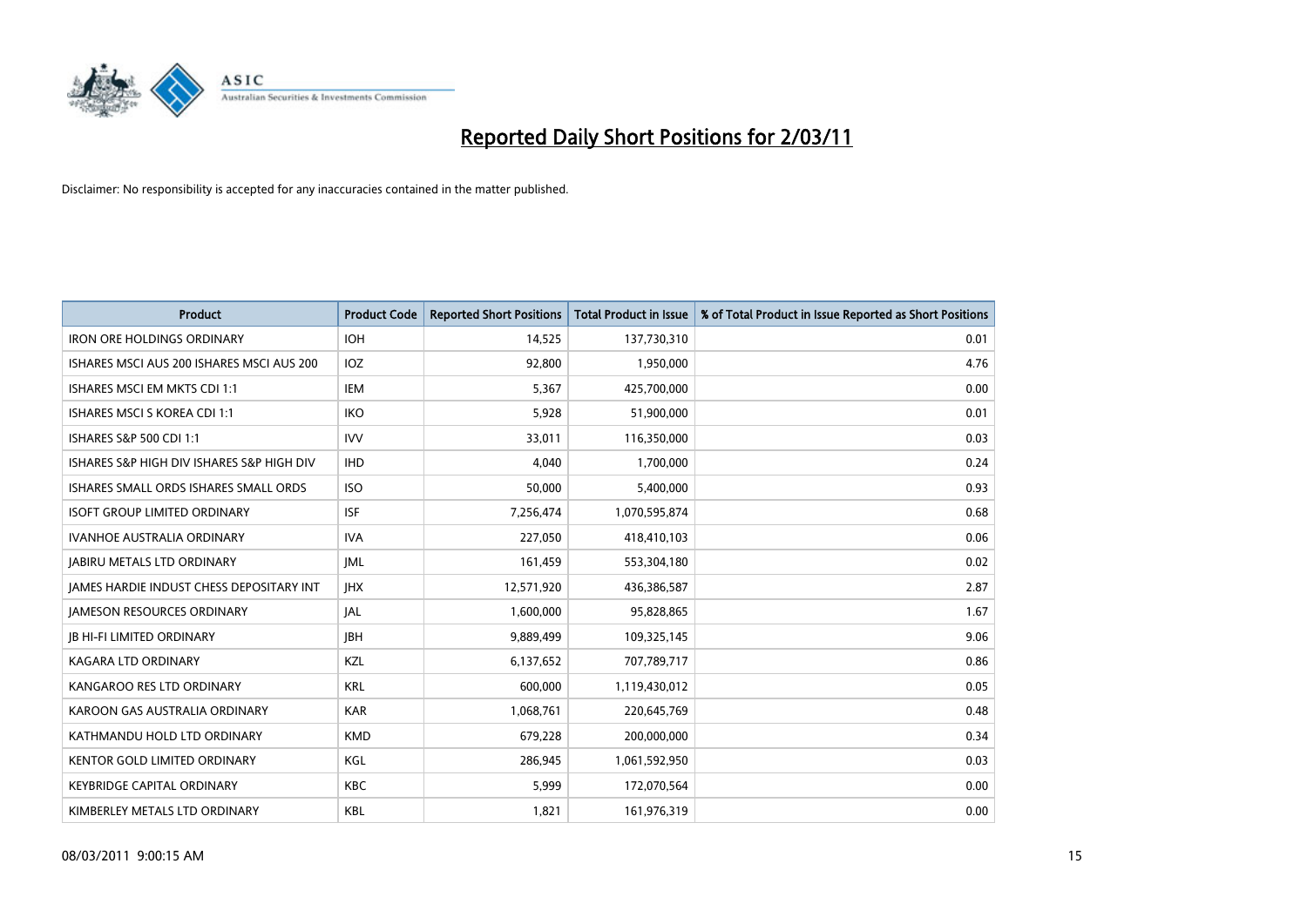

| <b>Product</b>                        | <b>Product Code</b> | <b>Reported Short Positions</b> | Total Product in Issue | % of Total Product in Issue Reported as Short Positions |
|---------------------------------------|---------------------|---------------------------------|------------------------|---------------------------------------------------------|
| KINGSGATE CONSOLID. ORDINARY          | <b>KCN</b>          | 918,822                         | 134,973,751            | 0.67                                                    |
| LEIGHTON HOLDINGS ORDINARY            | LEI                 | 6,670,042                       | 302,244,299            | 2.21                                                    |
| LEND LEASE GROUP UNIT/ORD STAPLED     | LLC                 | 1,856,334                       | 565,558,754            | 0.34                                                    |
| LINC ENERGY LTD ORDINARY              | <b>LNC</b>          | 6,115,417                       | 503,418,900            | 1.23                                                    |
| LIOUEFIED NATURAL ORDINARY            | LNG                 | 500,225                         | 214,099,015            | 0.23                                                    |
| <b>LYNAS CORPORATION ORDINARY</b>     | <b>LYC</b>          | 51,344,457                      | 1,662,499,093          | 3.08                                                    |
| M2 TELECOMMUNICATION ORDINARY         | <b>MTU</b>          | 13,664                          | 122,855,336            | 0.01                                                    |
| MACARTHUR COAL ORDINARY               | <b>MCC</b>          | 2,362,277                       | 299,476,903            | 0.78                                                    |
| MACMAHON HOLDINGS ORDINARY            | <b>MAH</b>          | 4,989,039                       | 733,711,705            | 0.67                                                    |
| MACO ATLAS ROADS GRP ORDINARY STAPLED | <b>MOA</b>          | 4,153,817                       | 452,345,907            | 0.90                                                    |
| MACQUARIE GROUP LTD ORDINARY          | MQG                 | 2,748,583                       | 346,814,961            | 0.77                                                    |
| MAGMA METALS LTD. ORDINARY            | <b>MMW</b>          | 508,500                         | 195,610,923            | 0.26                                                    |
| <b>MANTRA RESOURCES ORDINARY</b>      | <b>MRU</b>          | 38,620                          | 134,465,075            | 0.02                                                    |
| MAP GROUP STAPLED US PROHIBIT.        | <b>MAP</b>          | 3,681,652                       | 1,861,210,782          | 0.20                                                    |
| MARYBOROUGH SUGAR ORDINARY            | <b>MSF</b>          | 877                             | 69,029,013             | 0.00                                                    |
| <b>MATRIX C &amp; E LTD ORDINARY</b>  | <b>MCE</b>          | 8,688                           | 72,964,098             | 0.01                                                    |
| MCMILLAN SHAKESPEARE ORDINARY         | <b>MMS</b>          | 52,322                          | 67,998,560             | 0.07                                                    |
| MCPHERSON'S LTD ORDINARY              | <b>MCP</b>          | 32,700                          | 71,651,758             | 0.04                                                    |
| MEDUSA MINING LTD ORDINARY            | <b>MML</b>          | 1,240,062                       | 188,233,911            | 0.66                                                    |
| MELBOURNE IT LIMITED ORDINARY         | <b>MLB</b>          | 142.307                         | 80,043,955             | 0.18                                                    |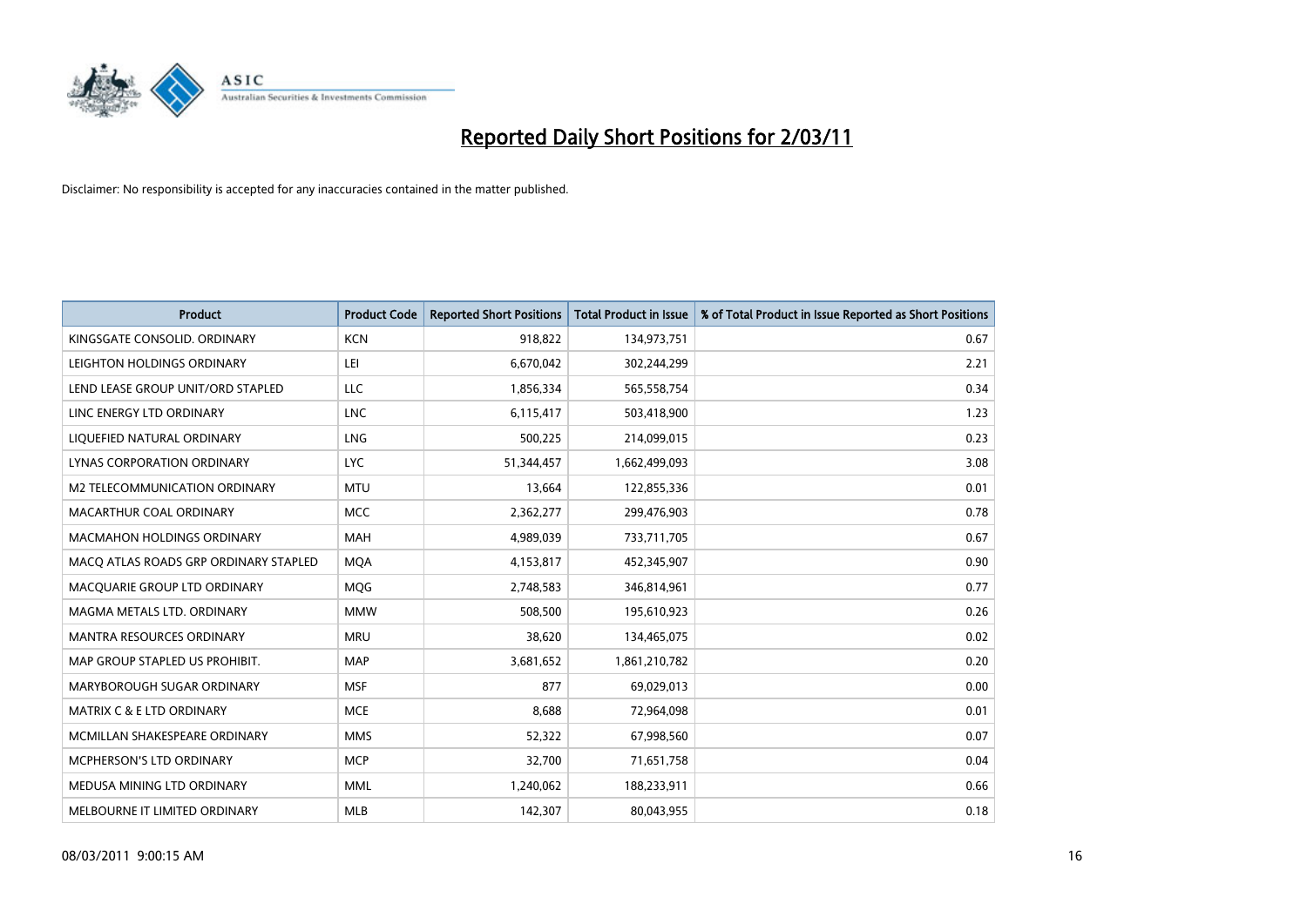

| <b>Product</b>                     | <b>Product Code</b> | <b>Reported Short Positions</b> | Total Product in Issue | % of Total Product in Issue Reported as Short Positions |
|------------------------------------|---------------------|---------------------------------|------------------------|---------------------------------------------------------|
| MEO AUSTRALIA LTD ORDINARY         | <b>MEO</b>          | 5,524,873                       | 539,913,260            | 1.02                                                    |
| <b>MERMAID MARINE ORDINARY</b>     | <b>MRM</b>          | 741,584                         | 213,763,662            | 0.32                                                    |
| MESOBLAST LIMITED ORDINARY         | <b>MSB</b>          | 289,417                         | 277,937,562            | 0.11                                                    |
| METALS X LIMITED ORDINARY          | <b>MLX</b>          | 248,980                         | 1,365,661,782          | 0.02                                                    |
| METCASH LIMITED ORDINARY           | <b>MTS</b>          | 20,215,848                      | 768,804,339            | 2.61                                                    |
| METGASCO LIMITED ORDINARY          | <b>MEL</b>          | 235,435                         | 252,460,972            | 0.09                                                    |
| MICLYN EXP OFFSHR ORDINARY         | <b>MIO</b>          | 142,085                         | 271,700,000            | 0.05                                                    |
| MINARA RESOURCES ORDINARY          | <b>MRE</b>          | 5,200,740                       | 1,169,424,487          | 0.43                                                    |
| MINCOR RESOURCES NL ORDINARY       | <b>MCR</b>          | 550,140                         | 200,608,804            | 0.28                                                    |
| MINEMAKERS LIMITED ORDINARY        | <b>MAK</b>          | 269,127                         | 227,003,950            | 0.12                                                    |
| MINERAL DEPOSITS ORDINARY          | <b>MDL</b>          | 258,731                         | 60,768,582             | 0.43                                                    |
| MINERAL RESOURCES, ORDINARY        | <b>MIN</b>          | 441,939                         | 168,812,735            | 0.27                                                    |
| MIRABELA NICKEL LTD ORDINARY       | <b>MBN</b>          | 7,097,216                       | 491,561,237            | 1.42                                                    |
| MIRVAC GROUP STAPLED SECURITIES    | <b>MGR</b>          | 6,149,312                       | 3,415,819,357          | 0.17                                                    |
| MOLOPO ENERGY LTD ORDINARY         | <b>MPO</b>          | 910,142                         | 250,972,584            | 0.37                                                    |
| MOLY MINES LIMITED ORDINARY        | <b>MOL</b>          | 21,452                          | 365,893,989            | 0.01                                                    |
| <b>MONADELPHOUS GROUP ORDINARY</b> | <b>MND</b>          | 470,632                         | 87,576,827             | 0.54                                                    |
| MORTGAGE CHOICE LTD ORDINARY       | <b>MOC</b>          | 3,814                           | 119,948,255            | 0.00                                                    |
| <b>MOUNT GIBSON IRON ORDINARY</b>  | <b>MGX</b>          | 5,758,042                       | 1,082,570,693          | 0.53                                                    |
| MULTIPLEX SITES SITES              | <b>MXUPA</b>        | 45                              | 4,500,000              | 0.00                                                    |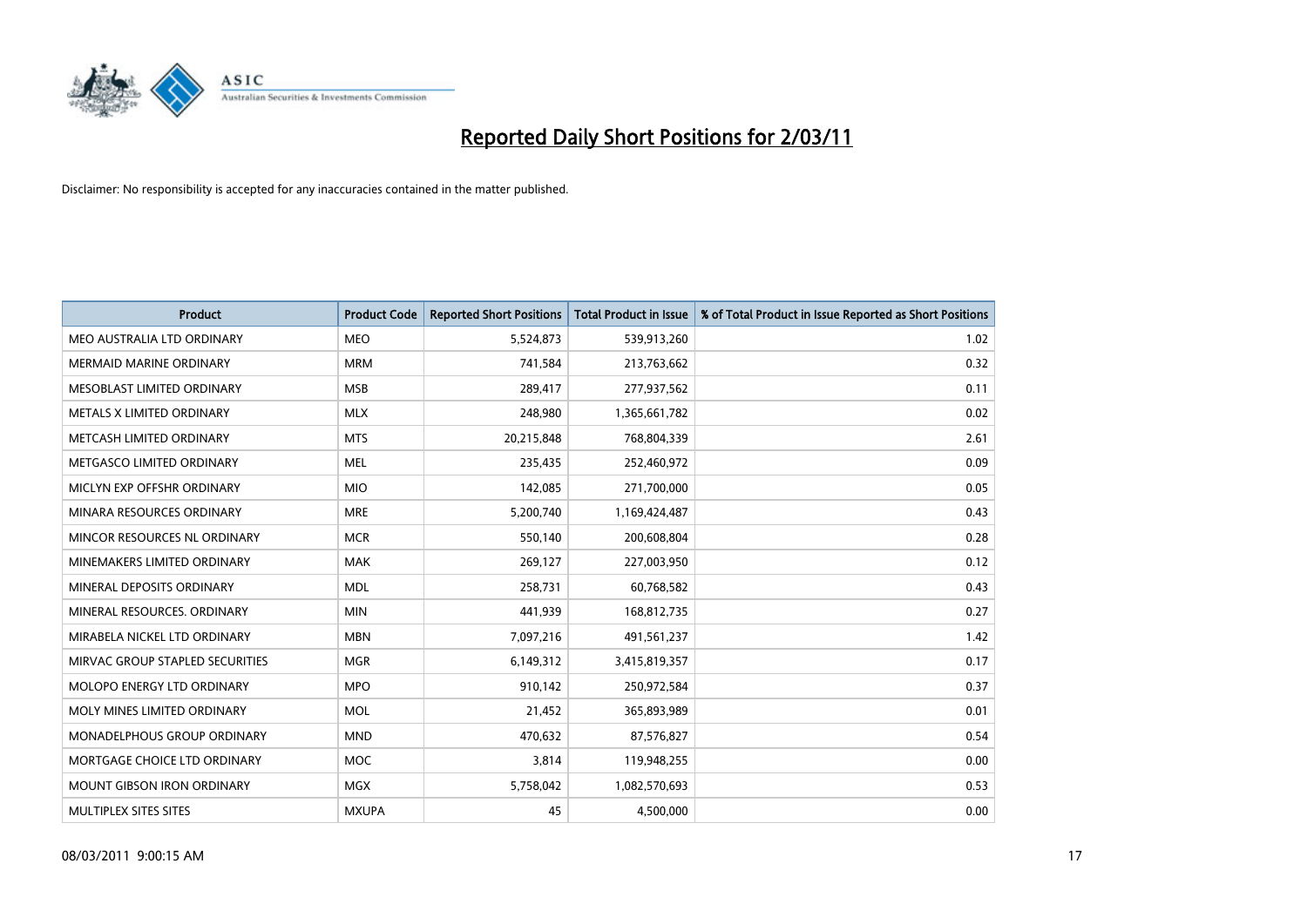

| <b>Product</b>                  | <b>Product Code</b> | <b>Reported Short Positions</b> | <b>Total Product in Issue</b> | % of Total Product in Issue Reported as Short Positions |
|---------------------------------|---------------------|---------------------------------|-------------------------------|---------------------------------------------------------|
| MURCHISON METALS LTD ORDINARY   | <b>MMX</b>          | 10,735,400                      | 435,884,268                   | 2.48                                                    |
| MYER HOLDINGS LTD ORDINARY      | <b>MYR</b>          | 8,985,595                       | 582,297,884                   | 1.53                                                    |
| <b>MYSTATE LIMITED ORDINARY</b> | <b>MYS</b>          | 1,400                           | 67,439,158                    | 0.00                                                    |
| NATIONAL AUST. BANK ORDINARY    | <b>NAB</b>          | 8,087,375                       | 2,169,575,514                 | 0.35                                                    |
| NATURAL FUEL LIMITED ORDINARY   | <b>NFL</b>          |                                 | 721,912                       | 0.00                                                    |
| NAVITAS LIMITED ORDINARY        | <b>NVT</b>          | 1,404,695                       | 369,358,564                   | 0.38                                                    |
| NEPTUNE MARINE ORDINARY         | <b>NMS</b>          | 1,794,589                       | 442,352,382                   | 0.40                                                    |
| NEW HOPE CORPORATION ORDINARY   | <b>NHC</b>          | 1,263,694                       | 830,230,549                   | 0.16                                                    |
| NEWCREST MINING ORDINARY        | <b>NCM</b>          | 1,226,411                       | 765,173,287                   | 0.14                                                    |
| NEWS CORP A NON-VOTING CDI      | <b>NWSLV</b>        | 254,283                         | 1,829,322,571                 | 0.01                                                    |
| NEWS CORP B VOTING CDI          | <b>NWS</b>          | 6,129,044                       | 798,520,953                   | 0.76                                                    |
| NEXBIS LIMITED ORDINARY         | <b>NBS</b>          | 63,733                          | 798,356,704                   | 0.01                                                    |
| NEXUS ENERGY LIMITED ORDINARY   | <b>NXS</b>          | 17,851,424                      | 1,020,257,304                 | 1.76                                                    |
| NIB HOLDINGS LIMITED ORDINARY   | <b>NHF</b>          | 4,911                           | 466,765,752                   | 0.00                                                    |
| NIDO PETROLEUM ORDINARY         | <b>NDO</b>          | 1,731,661                       | 1,373,822,119                 | 0.12                                                    |
| NKWE PLATINUM 10C US COMMON     | <b>NKP</b>          | 240,577                         | 559,651,184                   | 0.05                                                    |
| NOBLE MINERAL RES ORDINARY      | <b>NMG</b>          | 438,550                         | 380,667,944                   | 0.12                                                    |
| NORTHERN CREST ORDINARY         | NOC                 | 24,345                          | 116,074,781                   | 0.02                                                    |
| NORTHERN ENERGY CORP ORDINARY   | <b>NEC</b>          | 95,264                          | 129,455,838                   | 0.07                                                    |
| NORTHERN IRON LTD ORDINARY      | <b>NFE</b>          | 1,075,789                       | 336,084,863                   | 0.31                                                    |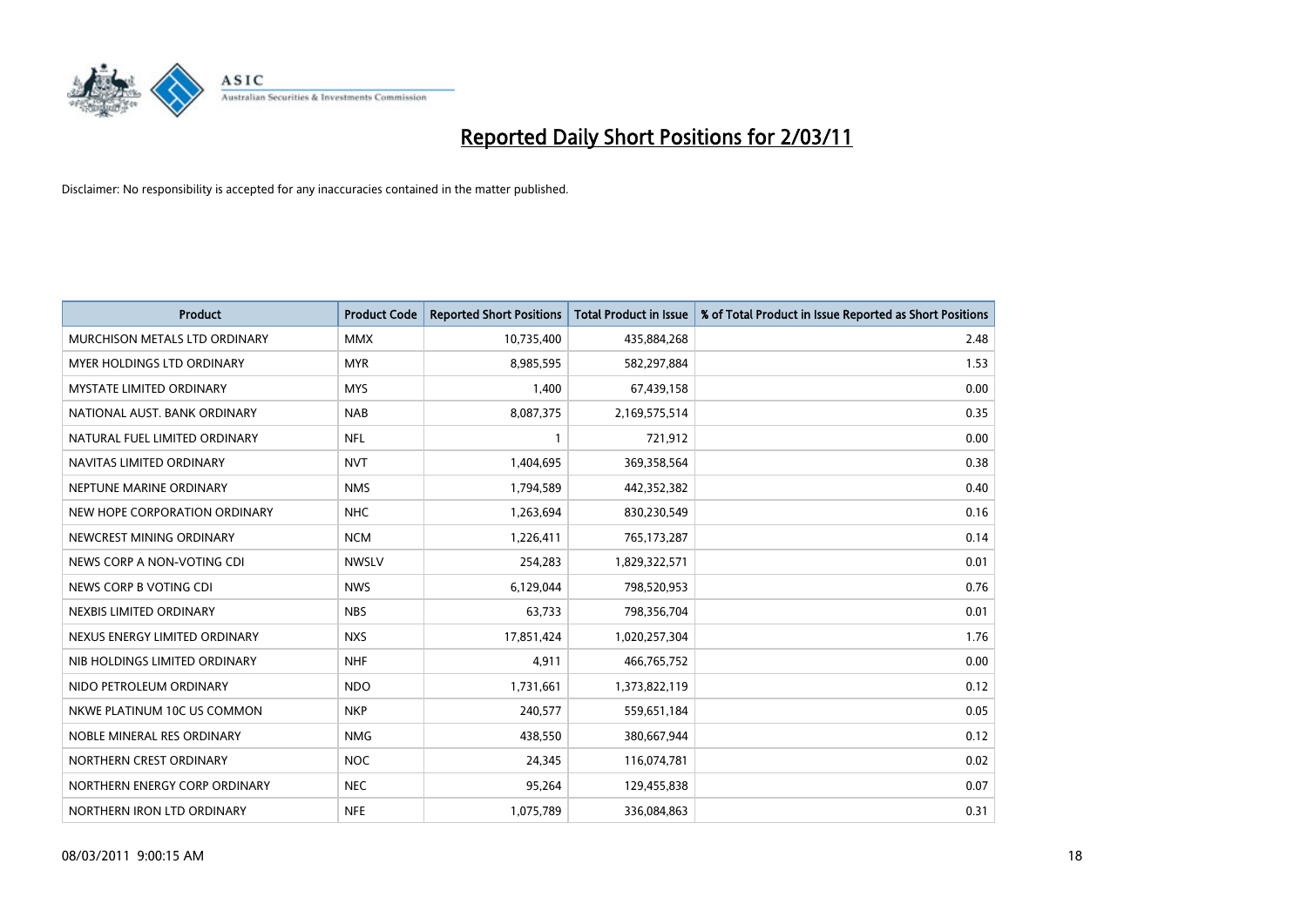

| <b>Product</b>                        | <b>Product Code</b> | <b>Reported Short Positions</b> | <b>Total Product in Issue</b> | % of Total Product in Issue Reported as Short Positions |
|---------------------------------------|---------------------|---------------------------------|-------------------------------|---------------------------------------------------------|
| NORTHERN MIN LTD ORDINARY             | <b>NTU</b>          | 97,075                          | 164,346,651                   | 0.06                                                    |
| NORTON GOLD FIELDS ORDINARY           | <b>NGF</b>          | 3,000                           | 684,830,265                   | 0.00                                                    |
| NRW HOLDINGS LIMITED ORDINARY         | <b>NWH</b>          | 182,212                         | 251,223,000                   | 0.06                                                    |
| NUCOAL RESOURCES NL ORDINARY          | <b>NCR</b>          | 1,623,751                       | 434,612,580                   | 0.37                                                    |
| NUFARM LIMITED ORDINARY               | <b>NUF</b>          | 5,384,481                       | 261,833,005                   | 2.03                                                    |
| NUPLEX INDUSTRIES ORDINARY            | <b>NPX</b>          | 107,106                         | 195,060,783                   | 0.05                                                    |
| NYOTA MINERALS LTD ORDINARY           | <b>NYO</b>          | 923,152                         | 477,948,263                   | 0.19                                                    |
| OAKTON LIMITED ORDINARY               | <b>OKN</b>          | 606,084                         | 93,674,235                    | 0.64                                                    |
| OCEANAGOLD CORP. CHESS DEPOSITARY INT | <b>OGC</b>          | 632,017                         | 262,062,610                   | 0.24                                                    |
| OCEANIA CAPITAL LTD ORDINARY          | <b>OCP</b>          | 2,500                           | 91,921,295                    | 0.00                                                    |
| OIL SEARCH LTD ORDINARY               | <b>OSH</b>          | 2,780,248                       | 1,312,888,303                 | 0.22                                                    |
| OM HOLDINGS LIMITED ORDINARY          | <b>OMH</b>          | 5,314,136                       | 503,085,150                   | 1.05                                                    |
| ONESTEEL LIMITED ORDINARY             | OST                 | 8,994,068                       | 1,334,723,421                 | 0.65                                                    |
| ORICA LIMITED ORDINARY                | ORI                 | 878,544                         | 363,223,767                   | 0.23                                                    |
| ORIGIN ENERGY ORDINARY                | <b>ORG</b>          | 3,958,474                       | 884,913,512                   | 0.44                                                    |
| OROCOBRE LIMITED ORDINARY             | <b>ORE</b>          | 411,310                         | 102,813,894                   | 0.40                                                    |
| OROTONGROUP LIMITED ORDINARY          | ORL                 | 6,613                           | 40,880,902                    | 0.02                                                    |
| OTTO ENERGY LIMITED ORDINARY          | <b>OEL</b>          | 112,101                         | 1,134,540,071                 | 0.01                                                    |
| OZ MINERALS ORDINARY                  | OZL                 | 26,775,693                      | 3,238,546,504                 | 0.80                                                    |
| PACIFIC BRANDS ORDINARY               | <b>PBG</b>          | 6,696,909                       | 931,386,248                   | 0.73                                                    |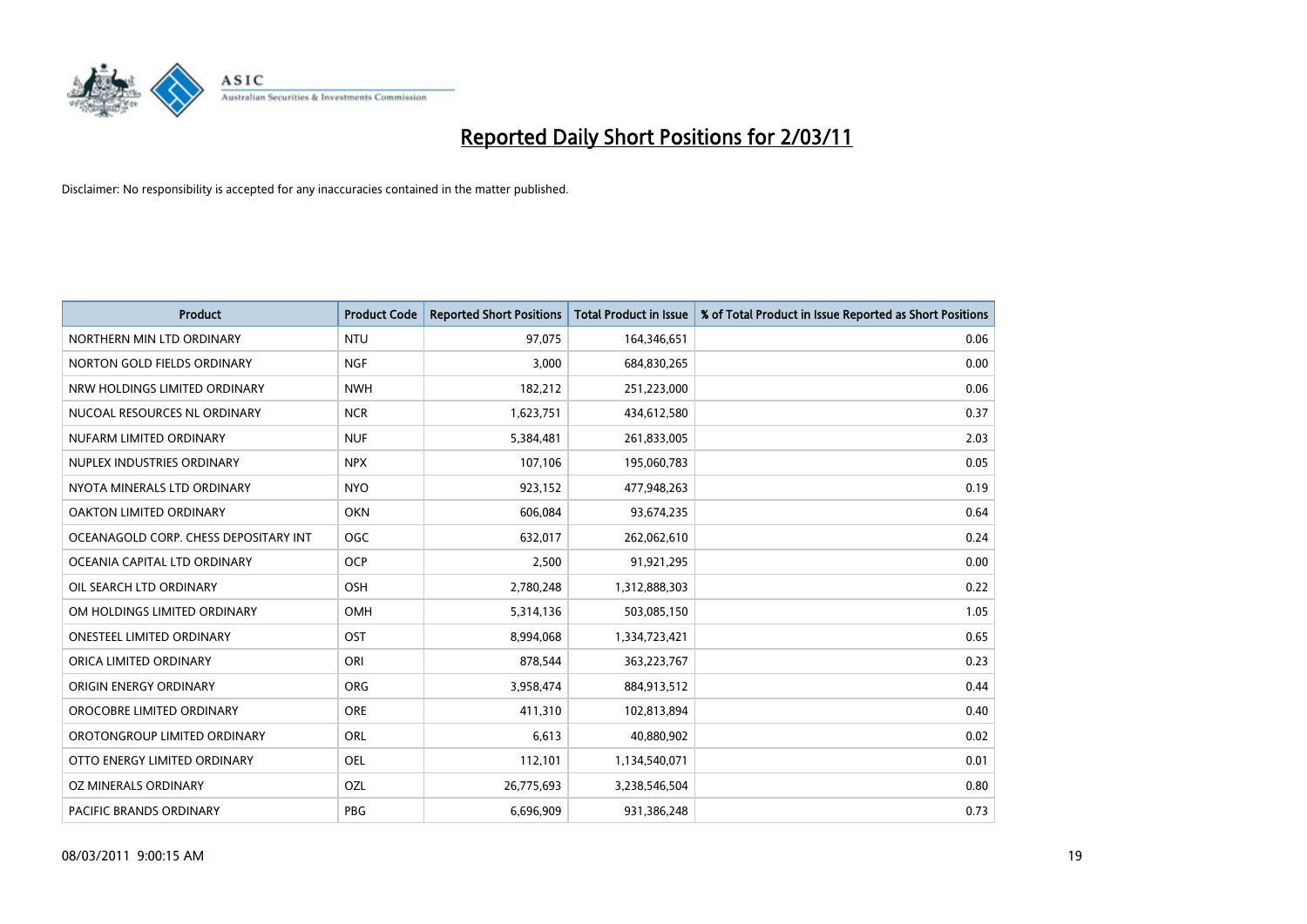

| <b>Product</b>                | <b>Product Code</b> | <b>Reported Short Positions</b> | <b>Total Product in Issue</b> | % of Total Product in Issue Reported as Short Positions |
|-------------------------------|---------------------|---------------------------------|-------------------------------|---------------------------------------------------------|
| PALADIN ENERGY LTD ORDINARY   | <b>PDN</b>          | 18,037,347                      | 777,455,983                   | 2.32                                                    |
| PAN PACIFIC PETROL. ORDINARY  | PPP                 | 95,171                          | 588,612,110                   | 0.02                                                    |
| PANAUST LIMITED ORDINARY      | <b>PNA</b>          | 13,134,171                      | 2,963,456,676                 | 0.43                                                    |
| PANORAMIC RESOURCES ORDINARY  | PAN                 | 58,171                          | 207,050,710                   | 0.02                                                    |
| PAPERLINX LIMITED ORDINARY    | <b>PPX</b>          | 25,714,344                      | 603,580,761                   | 4.27                                                    |
| PAPILLON RES LTD ORDINARY     | <b>PIR</b>          | 379,850                         | 187,419,893                   | 0.20                                                    |
| PATTIES FOODS LTD ORDINARY    | PFL                 |                                 | 138,908,853                   | 0.00                                                    |
| PEET LIMITED ORDINARY         | PPC                 | 104,518                         | 302,965,804                   | 0.03                                                    |
| PENINSULA ENERGY LTD ORDINARY | <b>PEN</b>          | 681,149                         | 2,082,328,714                 | 0.03                                                    |
| PERILYA LIMITED ORDINARY      | PEM                 | 1,553,292                       | 526,075,563                   | 0.30                                                    |
| PERPETUAL LIMITED ORDINARY    | <b>PPT</b>          | 2,272,156                       | 44,140,166                    | 5.14                                                    |
| PERSEUS MINING LTD ORDINARY   | PRU                 | 1,848,083                       | 423,187,088                   | 0.45                                                    |
| PETSEC ENERGY ORDINARY        | <b>PSA</b>          | 223,332                         | 231,283,622                   | 0.10                                                    |
| PHARMAXIS LTD ORDINARY        | <b>PXS</b>          | 621,374                         | 228,127,809                   | 0.27                                                    |
| PHOTON GROUP LTD ORDINARY     | PGA                 | 250,510                         | 1,540,543,357                 | 0.02                                                    |
| PIKE RIVER COAL ORDINARY      | <b>PRC</b>          | 257,595                         | 405,513,933                   | 0.06                                                    |
| PLATINUM ASSET ORDINARY       | <b>PTM</b>          | 5,258,693                       | 561,347,878                   | 0.94                                                    |
| PLATINUM AUSTRALIA ORDINARY   | <b>PLA</b>          | 3,563,883                       | 392,430,039                   | 0.92                                                    |
| PLATINUM CAPITAL LTD ORDINARY | <b>PMC</b>          |                                 | 163,732,888                   | 0.00                                                    |
| PLUTON RESOURCES ORDINARY     | PLV                 | 41,816                          | 181,457,362                   | 0.02                                                    |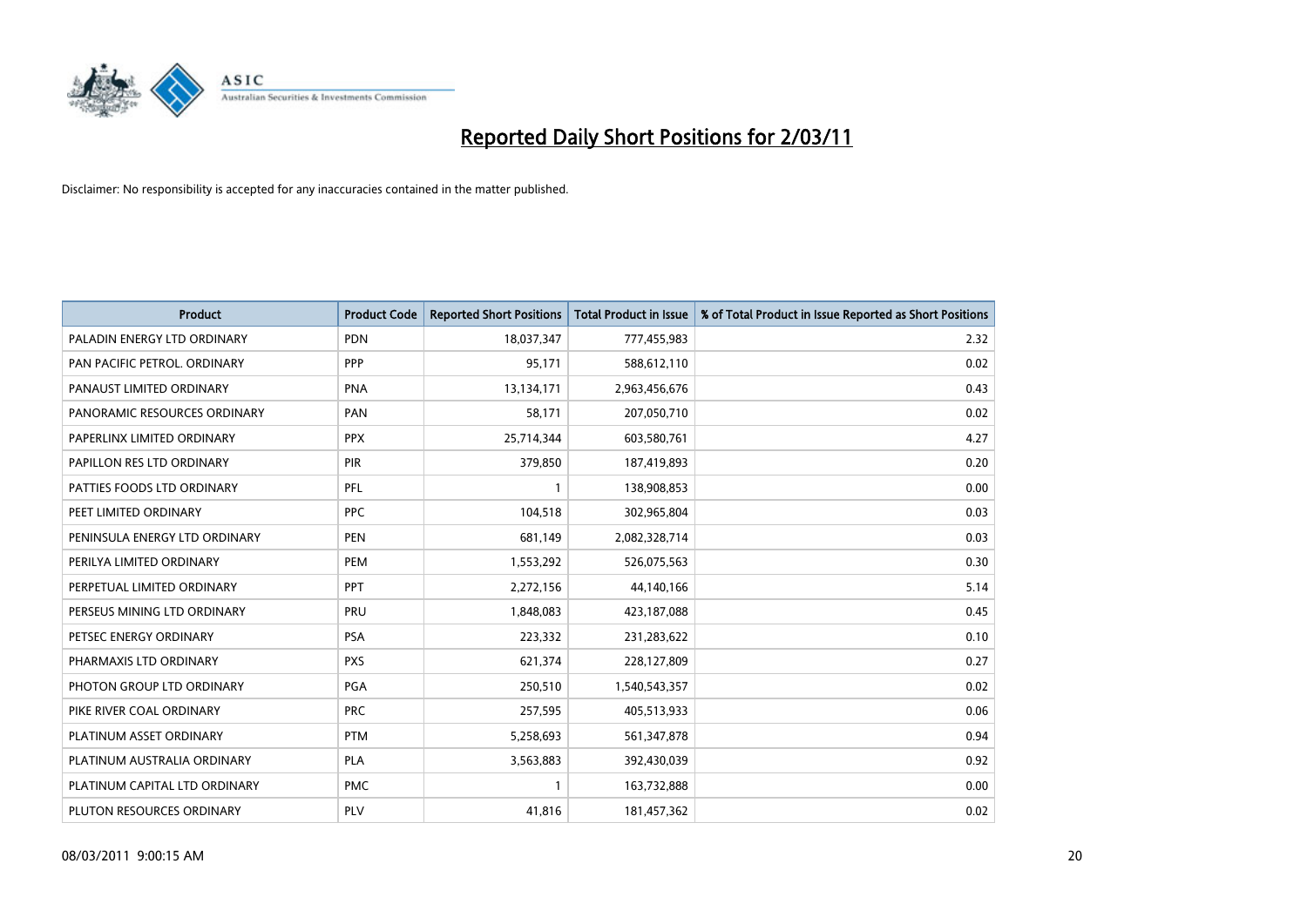

| <b>Product</b>                       | <b>Product Code</b> | <b>Reported Short Positions</b> | Total Product in Issue | % of Total Product in Issue Reported as Short Positions |
|--------------------------------------|---------------------|---------------------------------|------------------------|---------------------------------------------------------|
| <b>PMP LIMITED ORDINARY</b>          | <b>PMP</b>          | 545,603                         | 335,338,483            | 0.16                                                    |
| PORT BOUVARD LIMITED ORDINARY        | PBD                 | 6.754                           | 593,868,295            | 0.00                                                    |
| PREMIER INVESTMENTS ORDINARY         | <b>PMV</b>          | 269,403                         | 155,030,045            | 0.19                                                    |
| PRIMA BIOMED LTD ORDINARY            | <b>PRR</b>          | 256,793                         | 782,958,912            | 0.03                                                    |
| PRIMARY HEALTH CARE ORDINARY         | PRY                 | 9,980,914                       | 496,073,188            | 2.01                                                    |
| PRIME INFR GROUP. STAPLED SECURITIES | PIH                 | 308,735                         | 351,776,795            | 0.09                                                    |
| PRIME MEDIA GRP LTD ORDINARY         | PRT                 | 2                               | 366,330,303            | 0.00                                                    |
| PRIMEAG AUSTRALIA ORDINARY           | PAG                 | 2,687                           | 150,569,976            | 0.00                                                    |
| PROGEN PHARMACEUTIC ORDINARY         | <b>PGL</b>          | 151,596                         | 24,709,097             | 0.61                                                    |
| PROGRAMMED ORDINARY                  | <b>PRG</b>          | 516,187                         | 118,169,908            | 0.45                                                    |
| <b>PSIVIDA CORP CDI 1:1</b>          | <b>PVA</b>          | 6,878                           | 8,972,191              | 0.08                                                    |
| <b>QANTAS AIRWAYS ORDINARY</b>       | QAN                 | 21,414,535                      | 2,265,123,620          | 0.94                                                    |
| OBE INSURANCE GROUP ORDINARY         | <b>OBE</b>          | 17,962,924                      | 1,051,756,499          | 1.70                                                    |
| OR NATIONAL LIMITED ORDINARY         | <b>ORN</b>          | 11,447,088                      | 2,440,000,000          | 0.47                                                    |
| <b>QUBE LOGISTICS ORDINARY UNITS</b> | QUB                 | 1,600                           | 517,868,029            | 0.00                                                    |
| RAMELIUS RESOURCES ORDINARY          | <b>RMS</b>          | 37,248                          | 291,208,795            | 0.01                                                    |
| RAMSAY HEALTH CARE ORDINARY          | <b>RHC</b>          | 1,102,571                       | 202,081,252            | 0.54                                                    |
| <b>RCR TOMLINSON ORDINARY</b>        | <b>RCR</b>          | 68,067                          | 131,892,672            | 0.05                                                    |
| <b>REA GROUP ORDINARY</b>            | <b>REA</b>          | 8,352                           | 129,691,280            | 0.00                                                    |
| RECKON LIMITED ORDINARY              | <b>RKN</b>          | $\overline{2}$                  | 133,384,060            | 0.00                                                    |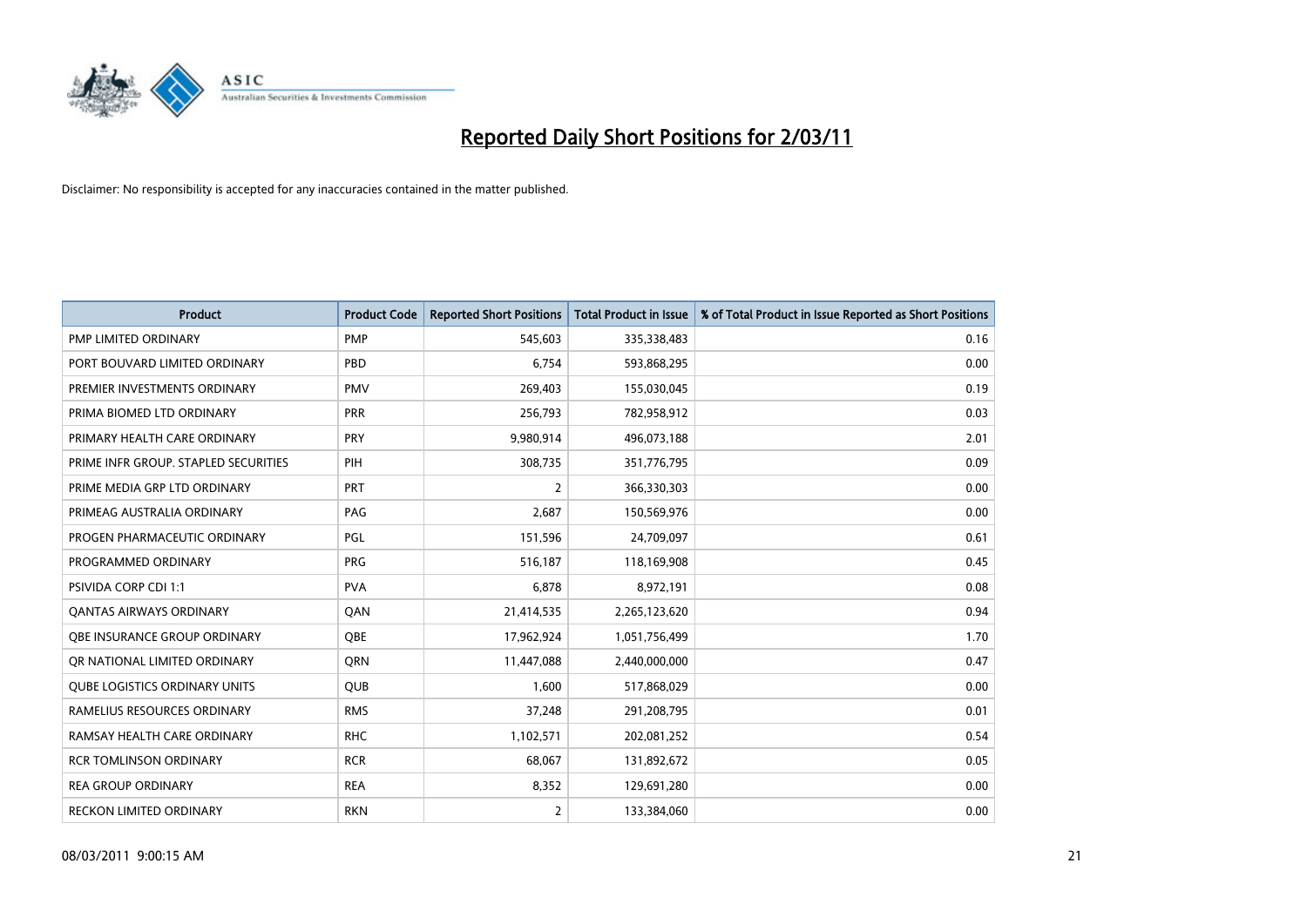

| <b>Product</b>                      | <b>Product Code</b> | <b>Reported Short Positions</b> | Total Product in Issue | % of Total Product in Issue Reported as Short Positions |
|-------------------------------------|---------------------|---------------------------------|------------------------|---------------------------------------------------------|
| <b>RED FORK ENERGY ORDINARY</b>     | <b>RFE</b>          | 7,811                           | 139,535,000            | 0.01                                                    |
| REED RESOURCES LTD ORDINARY         | <b>RDR</b>          | 546,676                         | 193,271,768            | 0.28                                                    |
| REGIONAL EXPRESS ORDINARY           | <b>REX</b>          | 1,476                           | 121,254,902            | 0.00                                                    |
| REGIS RESOURCES ORDINARY            | <b>RRL</b>          | 1,891,302                       | 430,750,415            | 0.42                                                    |
| RESMED INC CDI 10:1                 | <b>RMD</b>          | 7,618,445                       | 1,534,676,730          | 0.50                                                    |
| <b>RESOLUTE MINING ORDINARY</b>     | <b>RSG</b>          | 4,059,296                       | 467,211,233            | 0.86                                                    |
| <b>RESOURCE GENERATION ORDINARY</b> | <b>RES</b>          | 226,811                         | 243,900,530            | 0.09                                                    |
| REVERSE CORP LIMITED ORDINARY       | <b>REF</b>          | 25,141                          | 92,382,175             | 0.03                                                    |
| REX MINERALS LIMITED ORDINARY       | <b>RXM</b>          | 80,000                          | 150,317,460            | 0.05                                                    |
| RHG LIMITED ORDINARY                | <b>RHG</b>          | 70,870                          | 318,745,978            | 0.01                                                    |
| RIDLEY CORPORATION ORDINARY         | <b>RIC</b>          | 61,937                          | 307,817,071            | 0.02                                                    |
| RIO TINTO LIMITED ORDINARY          | <b>RIO</b>          | 12,061,089                      | 435,758,720            | 2.75                                                    |
| RIVERCITY MOTORWAY STAPLED          | <b>RCY</b>          | 132,000                         | 957,010,115            | 0.01                                                    |
| RIVERSDALE MINING ORDINARY          | <b>RIV</b>          | 1,652,221                       | 236,696,188            | 0.70                                                    |
| ROBUST RESOURCES ORDINARY           | <b>ROL</b>          | 19,525                          | 84,194,097             | 0.02                                                    |
| ROC OIL COMPANY ORDINARY            | <b>ROC</b>          | 12,879,965                      | 713,154,560            | 1.81                                                    |
| ROYAL RESOURCES ORDINARY            | <b>ROY</b>          | 47,437                          | 263,321,680            | 0.02                                                    |
| RP DATA LTD ORDINARY                | <b>RPX</b>          | 16,051                          | 149,246,421            | 0.01                                                    |
| SAI GLOBAL LIMITED ORDINARY         | SAI                 | 197,148                         | 198,012,813            | 0.08                                                    |
| SALMAT LIMITED ORDINARY             | <b>SLM</b>          | 149,021                         | 159,749,049            | 0.09                                                    |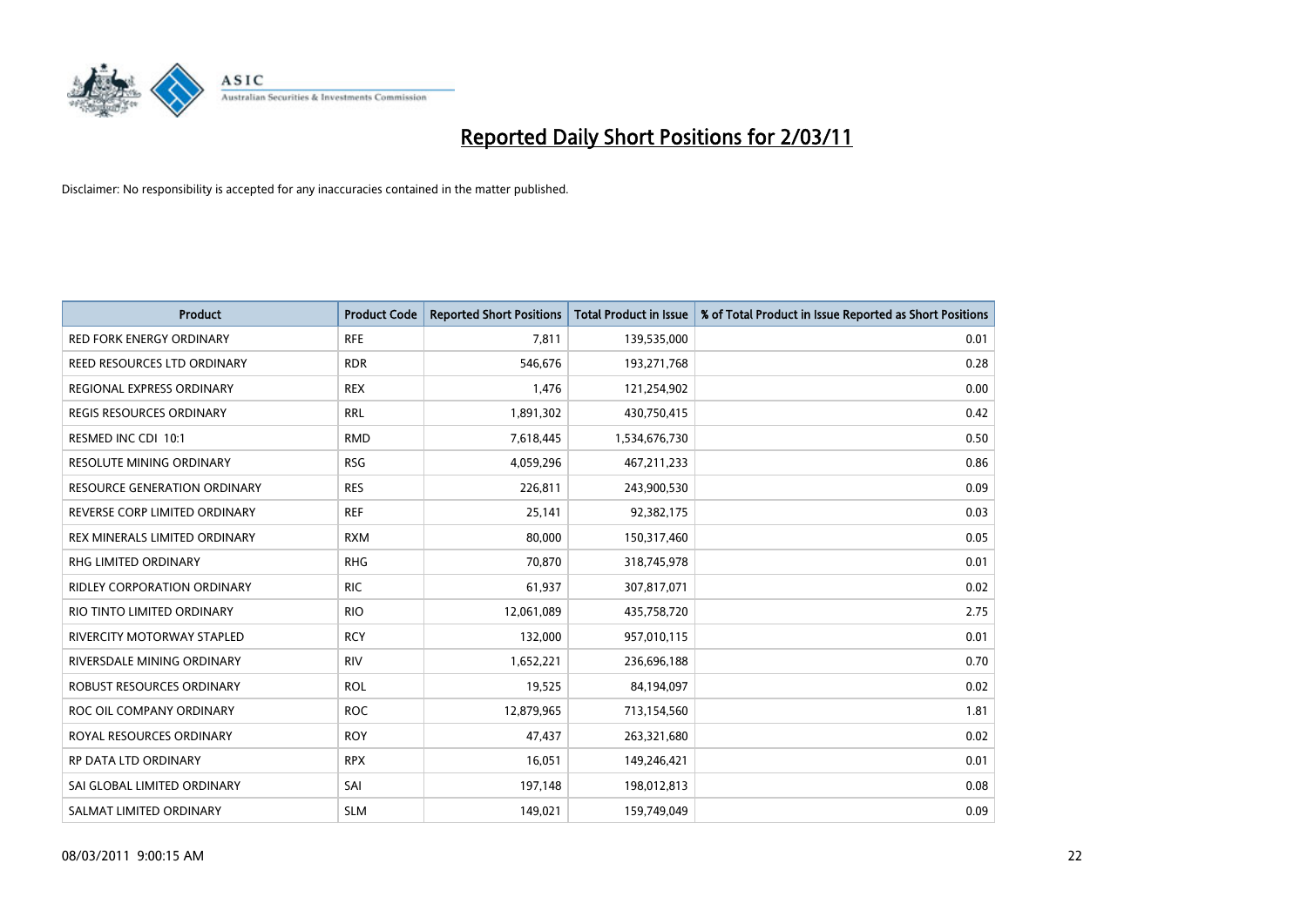

| <b>Product</b>                           | <b>Product Code</b> | <b>Reported Short Positions</b> | <b>Total Product in Issue</b> | % of Total Product in Issue Reported as Short Positions |
|------------------------------------------|---------------------|---------------------------------|-------------------------------|---------------------------------------------------------|
| SAMSON OIL & GAS LTD ORDINARY            | SSN                 | 442,712                         | 1,690,561,916                 | 0.03                                                    |
| SANDFIRE RESOURCES ORDINARY              | <b>SFR</b>          | 53,381                          | 148,309,969                   | 0.03                                                    |
| <b>SANTOS LTD ORDINARY</b>               | <b>STO</b>          | 5,312,367                       | 874,246,838                   | 0.59                                                    |
| SARACEN MINERAL ORDINARY                 | <b>SAR</b>          | 366,588                         | 492,151,415                   | 0.06                                                    |
| SEDGMAN LIMITED ORDINARY                 | <b>SDM</b>          | 359,176                         | 207,997,898                   | 0.17                                                    |
| SEEK LIMITED ORDINARY                    | <b>SEK</b>          | 2,200,708                       | 336,584,488                   | 0.64                                                    |
| SENETAS CORPORATION ORDINARY             | <b>SEN</b>          | 756,999                         | 463,105,195                   | 0.16                                                    |
| SERVCORP LIMITED ORDINARY                | SRV                 | 179,340                         | 98,440,807                    | 0.18                                                    |
| SERVICE STREAM ORDINARY                  | <b>SSM</b>          | 360,493                         | 283,418,867                   | 0.13                                                    |
| SEVEN GROUP HOLDINGS ORDINARY            | <b>SVW</b>          | 109,009                         | 305,410,281                   | 0.03                                                    |
| SIGMA PHARMACEUTICAL ORDINARY            | <b>SIP</b>          | 20,385,394                      | 1,178,626,572                 | 1.74                                                    |
| SILEX SYSTEMS ORDINARY                   | <b>SLX</b>          | 245,598                         | 170,128,997                   | 0.14                                                    |
| SILVER LAKE RESOURCE ORDINARY            | <b>SLR</b>          | 246,442                         | 178,882,838                   | 0.14                                                    |
| SIMS METAL MGMT LTD ORDINARY             | SGM                 | 3,096,606                       | 204,921,757                   | 1.53                                                    |
| SINGAPORE TELECOMM. CHESS DEPOSITARY INT | SGT                 | 2,576,917                       | 318,538,714                   | 0.81                                                    |
| SIRTEX MEDICAL ORDINARY                  | <b>SRX</b>          | 980                             | 55,768,136                    | 0.00                                                    |
| SKILLED GROUP LTD ORDINARY               | <b>SKE</b>          | 698,124                         | 190,738,408                   | 0.36                                                    |
| SKY CITY ENTERTAIN. ORDINARY             | <b>SKC</b>          | 1,901,849                       | 575,114,687                   | 0.33                                                    |
| SKY NETWORK ORDINARY                     | <b>SKT</b>          | 302,328                         | 389,139,785                   | 0.08                                                    |
| <b>SLATER &amp; GORDON ORDINARY</b>      | SGH                 | 835                             | 149,202,224                   | 0.00                                                    |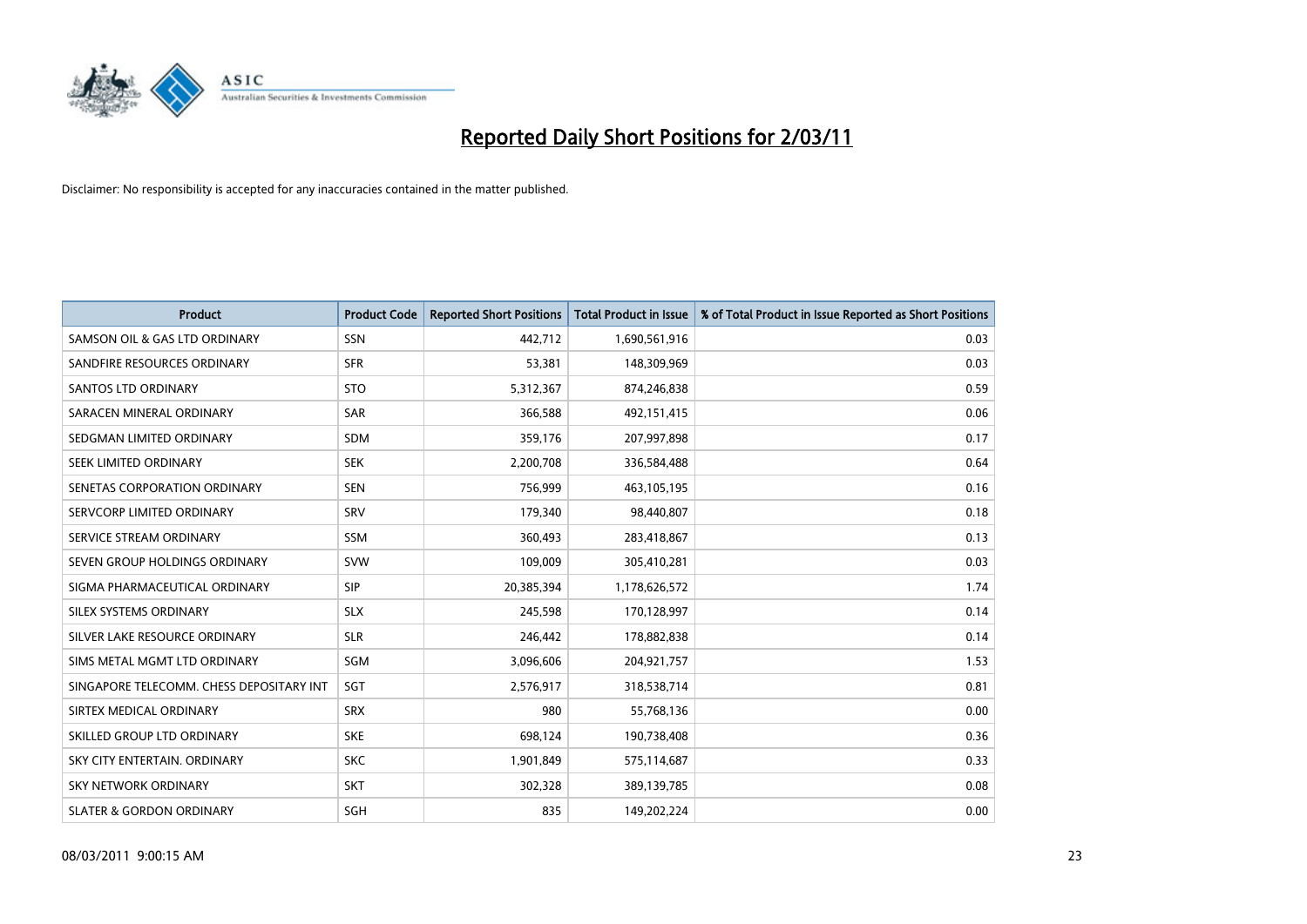

| <b>Product</b>                           | <b>Product Code</b> | <b>Reported Short Positions</b> | <b>Total Product in Issue</b> | % of Total Product in Issue Reported as Short Positions |
|------------------------------------------|---------------------|---------------------------------|-------------------------------|---------------------------------------------------------|
| SMS MANAGEMENT, ORDINARY                 | <b>SMX</b>          | 77,167                          | 67,661,358                    | 0.11                                                    |
| SONIC HEALTHCARE ORDINARY                | <b>SHL</b>          | 3,961,496                       | 388,429,875                   | 1.02                                                    |
| SOUL PATTINSON (W.H) ORDINARY            | SOL                 | 30,152                          | 238,640,580                   | 0.01                                                    |
| SP AUSNET STAPLED SECURITIES             | <b>SPN</b>          | 7,126,098                       | 2,795,115,439                 | 0.24                                                    |
| SPARK INFRASTRUCTURE STAPLED NOTE & UNIT | SKI                 | 9,387,461                       | 1,326,734,264                 | 0.71                                                    |
| SPDR 200 FUND ETF UNITS                  | STW                 | 8                               | 51,439,159                    | 0.00                                                    |
| SPECIALTY FASHION ORDINARY               | SFH                 | 2,714,170                       | 191,686,122                   | 1.42                                                    |
| SPHERE MINERALS LTD ORDINARY             | <b>SPH</b>          | 1,991                           | 171,348,151                   | 0.00                                                    |
| SPOTLESS GROUP LTD ORDINARY              | SPT                 | 2,793,776                       | 261,070,153                   | 1.06                                                    |
| ST BARBARA LIMITED ORDINARY              | SBM                 | 3,295,868                       | 325,615,389                   | 1.02                                                    |
| STAGING CONNECTIONS ORDINARY             | <b>STG</b>          | 2,917,189                       | 78,317,726                    | 3.72                                                    |
| STANMORE COAL LTD ORDINARY               | <b>SMR</b>          | 32,031                          | 87,250,738                    | 0.04                                                    |
| STH AMERICAN COR LTD ORDINARY            | SAY                 | 9,200                           | 233,651,371                   | 0.00                                                    |
| STH CRS ELECT ENGNR ORDINARY             | <b>SXE</b>          | 7,914                           | 124,178,939                   | 0.01                                                    |
| STHN CROSS MEDIA ORDINARY                | <b>SXL</b>          | 782,032                         | 378,827,750                   | 0.21                                                    |
| STOCKLAND UNITS/ORD STAPLED              | SGP                 | 1,506,225                       | 2,383,036,717                 | 0.06                                                    |
| STRAITS RES LTD. ORDINARY                | SRO                 | 3,009,950                       | 316,342,835                   | 0.95                                                    |
| STW COMMUNICATIONS ORDINARY              | SGN                 | 245,067                         | 364,310,964                   | 0.07                                                    |
| SUNCORP GROUP LTD ORDINARY               | <b>SUN</b>          | 5,997,505                       | 1,281,390,524                 | 0.45                                                    |
| SUNDANCE RESOURCES ORDINARY              | <b>SDL</b>          | 5,890,095                       | 2,712,401,668                 | 0.21                                                    |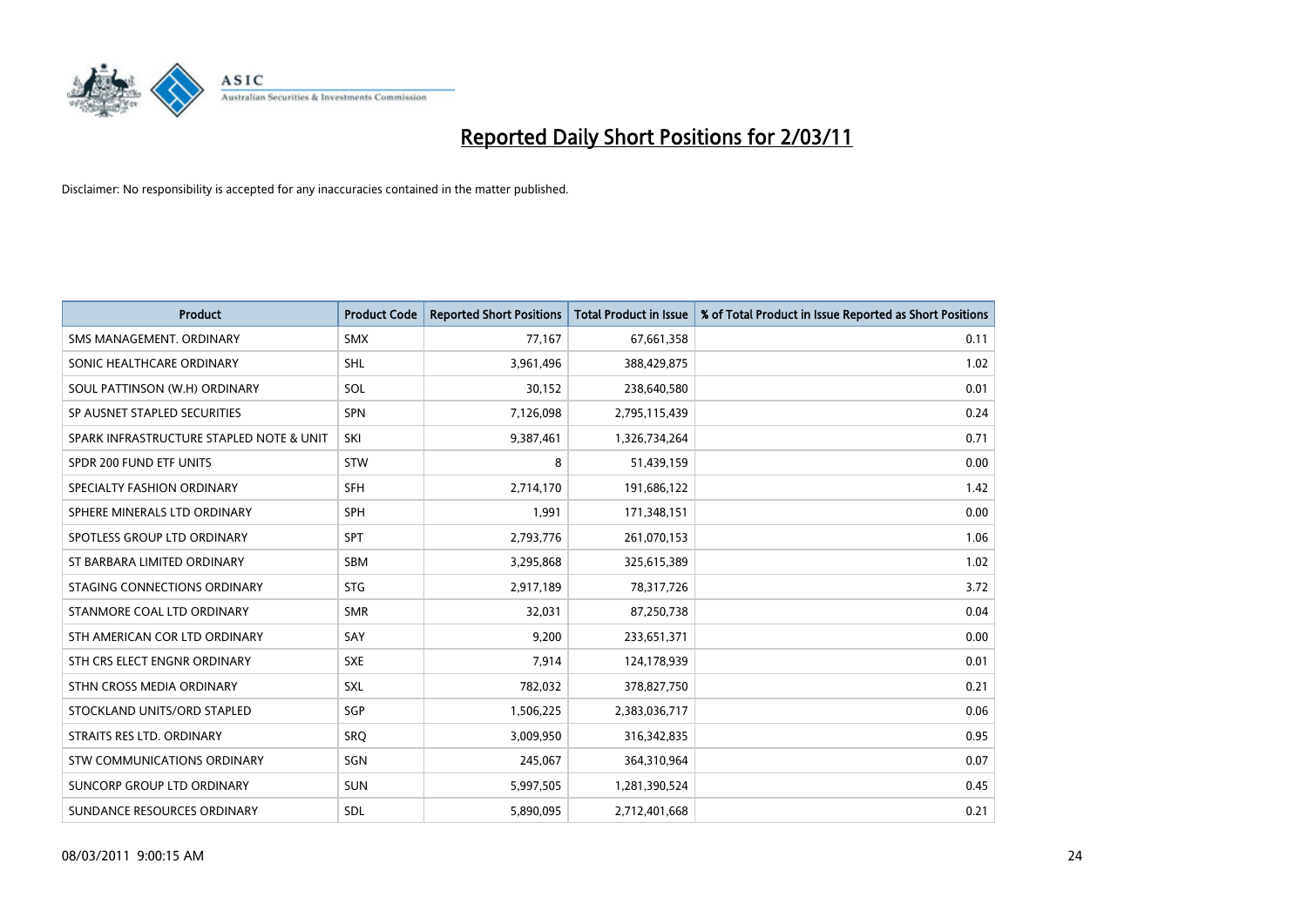

| <b>Product</b>                       | <b>Product Code</b> | <b>Reported Short Positions</b> | Total Product in Issue | % of Total Product in Issue Reported as Short Positions |
|--------------------------------------|---------------------|---------------------------------|------------------------|---------------------------------------------------------|
| SUNLAND GROUP LTD ORDINARY           | <b>SDG</b>          | 343,140                         | 224,881,794            | 0.14                                                    |
| SUPER RET REP LTD ORDINARY           | <b>SUL</b>          | 115,461                         | 129,039,842            | 0.09                                                    |
| <b>SWICK MINING ORDINARY</b>         | <b>SWK</b>          | 215,634                         | 236,724,970            | 0.09                                                    |
| SYMEX HOLDINGS ORDINARY              | <b>SYM</b>          | 6,633                           | 125,037,628            | 0.01                                                    |
| <b>TABCORP HOLDINGS LTD ORDINARY</b> | <b>TAH</b>          | 3,278,951                       | 684,918,140            | 0.47                                                    |
| <b>TALENT2 INTERNATION ORDINARY</b>  | <b>TWO</b>          | $\overline{7}$                  | 142,063,750            | 0.00                                                    |
| <b>TALISMAN MINING ORDINARY</b>      | <b>TLM</b>          | 14.697                          | 130,438,627            | 0.01                                                    |
| TANAMI GOLD NL ORDINARY              | <b>TAM</b>          | 55,072                          | 260,947,676            | 0.02                                                    |
| TAP OIL LIMITED ORDINARY             | <b>TAP</b>          | 1,202,802                       | 240,967,311            | 0.51                                                    |
| TASSAL GROUP LIMITED ORDINARY        | <b>TGR</b>          | 27.890                          | 146,304,404            | 0.01                                                    |
| <b>TATTS GROUP LTD ORDINARY</b>      | <b>TTS</b>          | 20,987,382                      | 1,300,888,465          | 1.61                                                    |
| <b>TELECOM CORPORATION ORDINARY</b>  | <b>TEL</b>          | 19,389,226                      | 1,924,626,240          | 1.01                                                    |
| <b>TELSTRA CORPORATION, ORDINARY</b> | <b>TLS</b>          | 58,061,011                      | 12,443,074,357         | 0.47                                                    |
| TEN NETWORK HOLDINGS ORDINARY        | <b>TEN</b>          | 21,836,438                      | 1,045,236,720          | 2.08                                                    |
| TERANGA GOLD CORP CDI 1:1            | <b>TGZ</b>          | 182,844                         | 149,817,696            | 0.12                                                    |
| TERRAMIN AUSTRALIA, ORDINARY         | <b>TZN</b>          | 25,998                          | 167,315,574            | 0.02                                                    |
| TFS CORPORATION LTD ORDINARY         | <b>TFC</b>          | 64,242                          | 228,397,097            | 0.02                                                    |
| THE REJECT SHOP ORDINARY             | <b>TRS</b>          | 325,157                         | 26,033,570             | 1.25                                                    |
| THOR MINING PLC CHESS DEPOSITARY     | <b>THR</b>          | 2,307                           | 240,235,256            | 0.00                                                    |
| THORN GROUP LIMITED ORDINARY         | <b>TGA</b>          | 2.361                           | 129,858,924            | 0.00                                                    |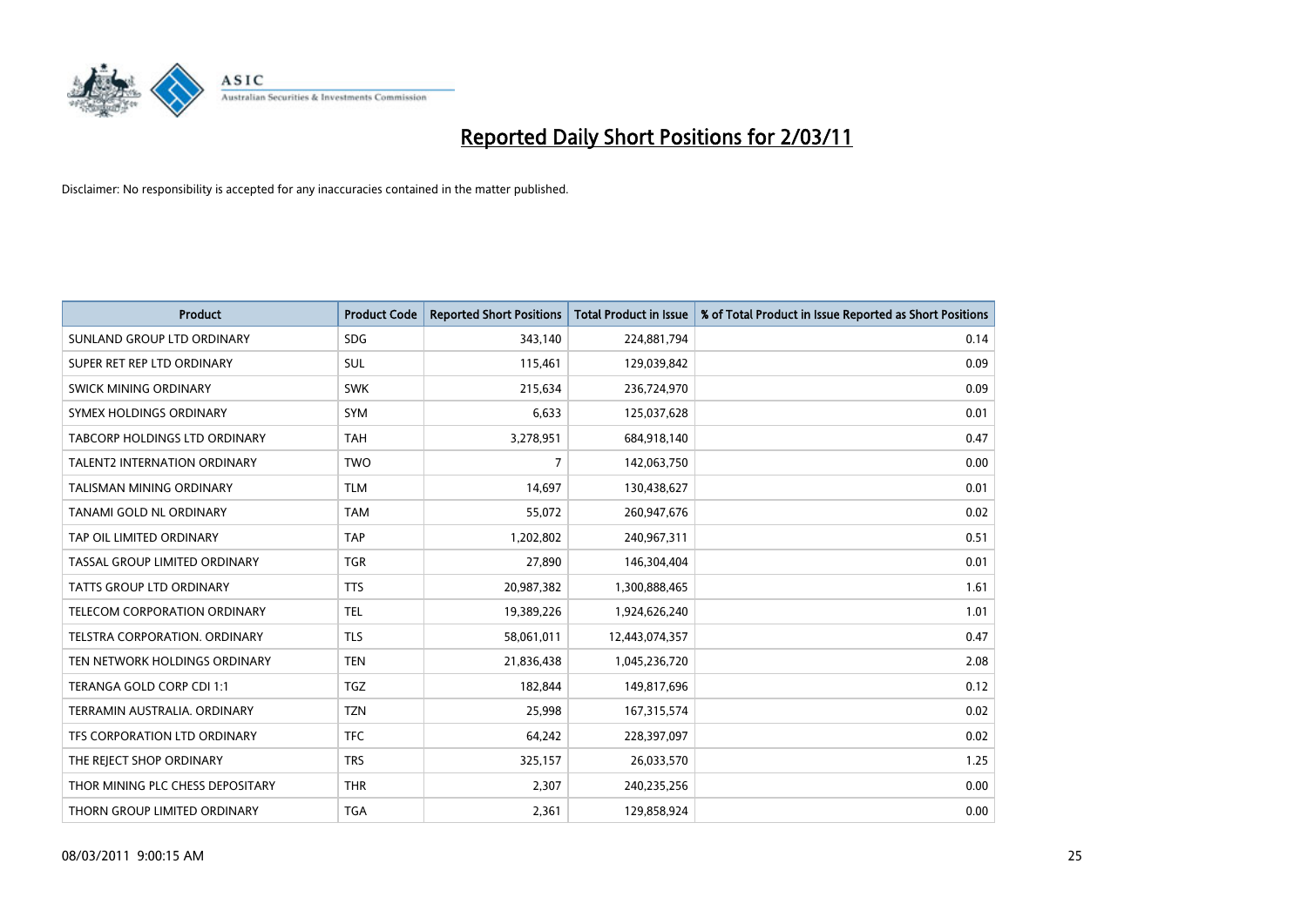

| <b>Product</b>                          | <b>Product Code</b> | <b>Reported Short Positions</b> | <b>Total Product in Issue</b> | % of Total Product in Issue Reported as Short Positions |
|-----------------------------------------|---------------------|---------------------------------|-------------------------------|---------------------------------------------------------|
| THUNDELARRA EXPLOR, ORDINARY            | <b>THX</b>          | 32,692                          | 153,414,483                   | 0.02                                                    |
| TIGER RESOURCES ORDINARY                | <b>TGS</b>          | 145,211                         | 597,523,151                   | 0.03                                                    |
| TIMBERCORP LIMITED ORDINARY             | <b>TIM</b>          | 90.074                          | 352,071,429                   | 0.02                                                    |
| TISHMAN SPEYER UNITS                    | <b>TSO</b>          | 49,031                          | 338,440,904                   | 0.01                                                    |
| TNG LIMITED ORDINARY                    | <b>TNG</b>          | 4,321                           | 258,055,076                   | 0.00                                                    |
| TOLL HOLDINGS LTD ORDINARY              | <b>TOL</b>          | 11,491,400                      | 706,577,616                   | 1.61                                                    |
| TORO ENERGY LIMITED ORDINARY            | <b>TOE</b>          | 69,504                          | 964,936,676                   | 0.00                                                    |
| <b>TOWER AUSTRALIA ORDINARY</b>         | <b>TAL</b>          | 208,242                         | 419,652,394                   | 0.04                                                    |
| <b>TOWER LIMITED ORDINARY</b>           | <b>TWR</b>          | 689,519                         | 263,603,448                   | 0.26                                                    |
| <b>TOX FREE SOLUTIONS ORDINARY</b>      | <b>TOX</b>          | 87,711                          | 91,905,500                    | 0.09                                                    |
| TPG TELECOM LIMITED ORDINARY            | <b>TPM</b>          | 3,272,327                       | 775,522,421                   | 0.41                                                    |
| TRANSFIELD SERV INFR STAPLED SECURITIES | <b>TSI</b>          | 1,338,279                       | 434,862,971                   | 0.31                                                    |
| TRANSFIELD SERVICES ORDINARY            | <b>TSE</b>          | 713,274                         | 549,715,957                   | 0.13                                                    |
| TRANSPACIFIC INDUST, ORDINARY           | <b>TPI</b>          | 17,018,137                      | 960,638,735                   | 1.77                                                    |
| TRANSURBAN GROUP TRIPLE STAPLED SEC.    | <b>TCL</b>          | 4,469,845                       | 1,443,543,731                 | 0.31                                                    |
| TRINITY GROUP STAPLED SECURITIES        | <b>TCO</b>          | 3,419                           | 231,701,539                   | 0.00                                                    |
| TROY RESOURCES NL ORDINARY              | <b>TRY</b>          | 23,061                          | 87,565,323                    | 0.03                                                    |
| UGL LIMITED ORDINARY                    | UGL                 | 4,122,344                       | 166,028,705                   | 2.48                                                    |
| UNILIFE CORPORATION CDI US PROHIBITED   | <b>UNS</b>          | 163,342                         | 277,791,611                   | 0.05                                                    |
| UNIVERSAL COAL PLC CDI 1:1              | <b>UNV</b>          | 133,334                         | 158,352,674                   | 0.08                                                    |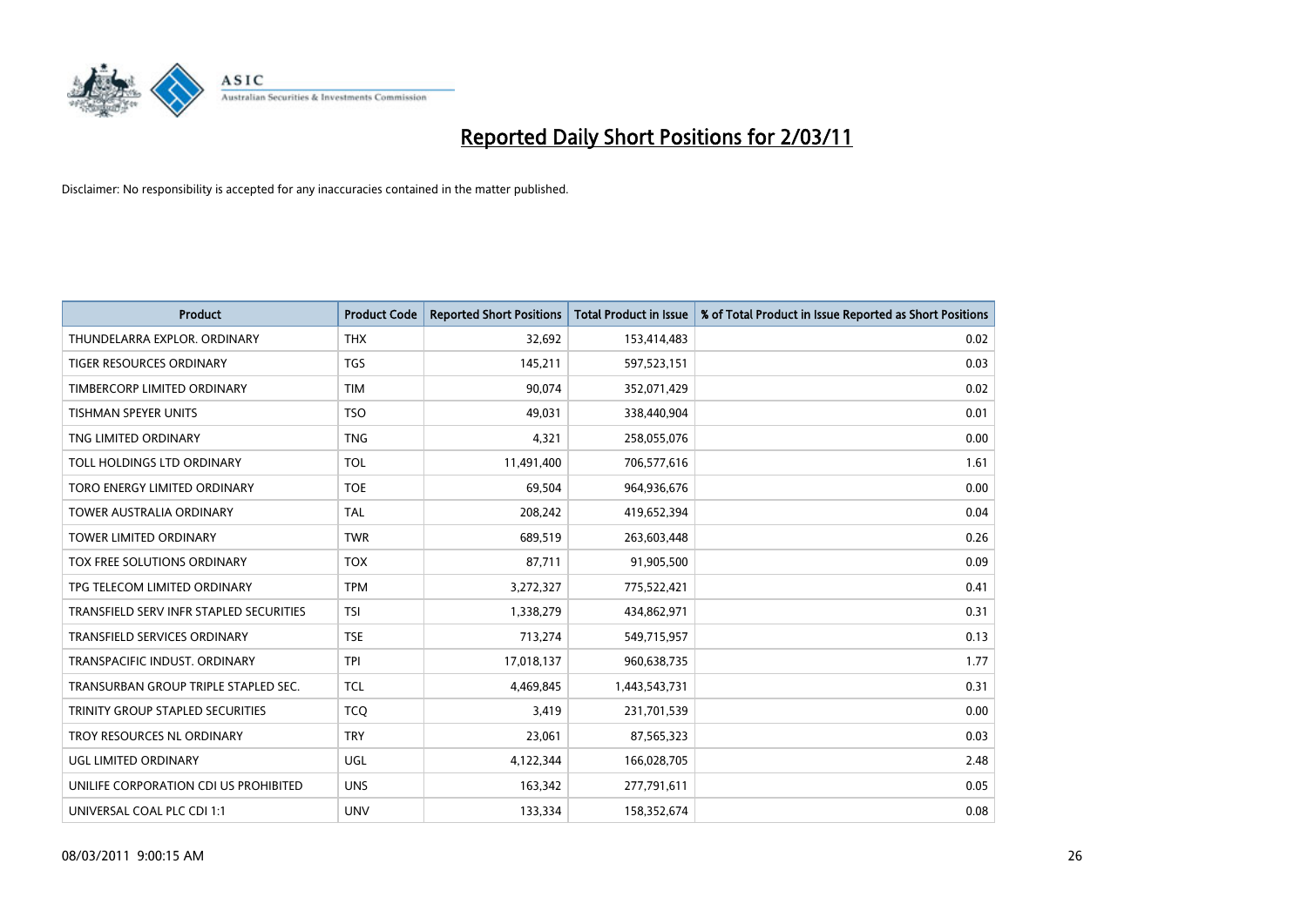

| <b>Product</b>                            | <b>Product Code</b> | <b>Reported Short Positions</b> | Total Product in Issue | % of Total Product in Issue Reported as Short Positions |
|-------------------------------------------|---------------------|---------------------------------|------------------------|---------------------------------------------------------|
| <b>UXC LIMITED ORDINARY</b>               | <b>UXC</b>          | 712,602                         | 305,789,718            | 0.22                                                    |
| VALAD PROPERTY GROUP STAPLED US PROHIBIT. | <b>VPG</b>          | 4,475,600                       | 115,108,116            | 3.89                                                    |
| <b>VDM GROUP LIMITED ORDINARY</b>         | <b>VMG</b>          | 11,116                          | 193,127,749            | 0.01                                                    |
| <b>VENTURE MINERALS ORDINARY</b>          | <b>VMS</b>          | 127,332                         | 220,943,592            | 0.06                                                    |
| <b>VENTUREX RESOURCES ORDINARY</b>        | <b>VXR</b>          | 4,199,014                       | 1,087,242,726          | 0.39                                                    |
| <b>VILLAGE ROADSHOW LTD ORDINARY</b>      | <b>VRL</b>          | 400                             | 151,668,100            | 0.00                                                    |
| <b>VIRGIN BLUE HOLDINGS ORDINARY</b>      | <b>VBA</b>          | 20,548,697                      | 2,210,197,600          | 0.93                                                    |
| <b>VISION GROUP HLDGS ORDINARY</b>        | <b>VGH</b>          | 78,000                          | 73,583,806             | 0.11                                                    |
| VITA GROUP LTD ORDINARY                   | <b>VTG</b>          | 75,190                          | 142,499,800            | 0.05                                                    |
| VITERRA INC CDI 1:1                       | <b>VTA</b>          | 3,828                           | 68,629,939             | 0.01                                                    |
| VNGD ALL-WORLD EX-US CDI 1:1              | <b>VEU</b>          | 15,851                          | 590,668                | 2.68                                                    |
| <b>WATPAC LIMITED ORDINARY</b>            | <b>WTP</b>          | 41,404                          | 183,341,382            | 0.02                                                    |
| <b>WDS LIMITED ORDINARY</b>               | <b>WDS</b>          | 88,322                          | 143,107,458            | 0.06                                                    |
| WEBIET LIMITED ORDINARY                   | <b>WEB</b>          | 52,338                          | 77,961,278             | 0.07                                                    |
| <b>WESFARMERS LIMITED ORDINARY</b>        | <b>WES</b>          | 20,117,202                      | 1,005,191,394          | 1.97                                                    |
| WESFARMERS LIMITED PARTIALLY PROTECTED    | <b>WESN</b>         | 100,553                         | 151,880,768            | 0.05                                                    |
| WEST AUSTRALIAN NEWS ORDINARY             | <b>WAN</b>          | 2,250,079                       | 219,668,970            | 1.02                                                    |
| WESTERN AREAS NL ORDINARY                 | <b>WSA</b>          | 7,149,173                       | 179,735,899            | 3.97                                                    |
| WESTERN DESERT RES. ORDINARY              | <b>WDR</b>          | 948                             | 154,684,908            | 0.00                                                    |
| WESTFIELD GROUP ORD/UNIT STAPLED SEC      | <b>WDC</b>          | 6,335,390                       | 2,308,988,539          | 0.25                                                    |